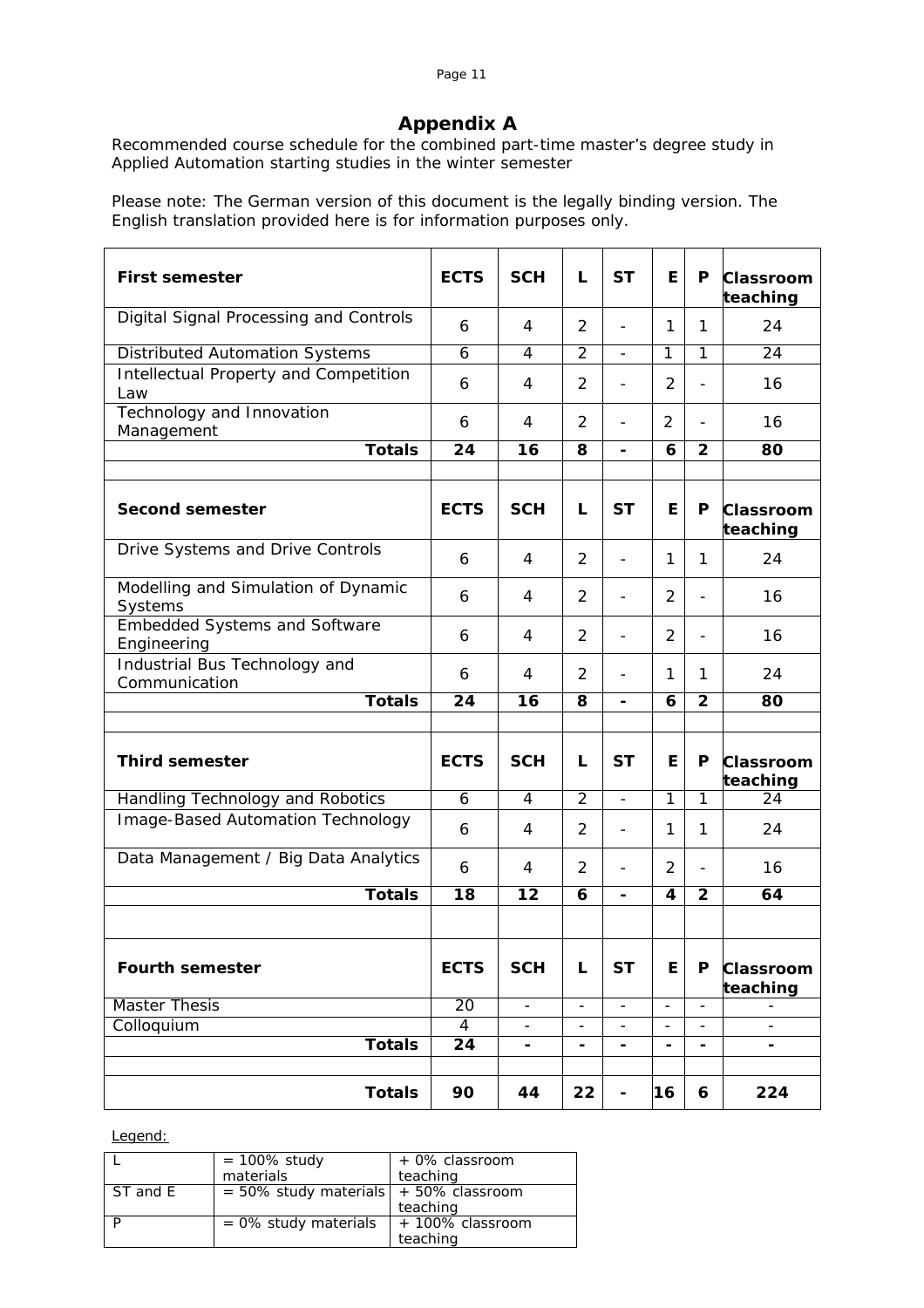Appendix B

# Module Catalogue

for the master's degree study programme in Applied Automation (part-time combined studies) of the Faculty of Engineering and Mathematics

Please note: The German version of this document is the legally binding version. The English translation provided here is for information purposes only.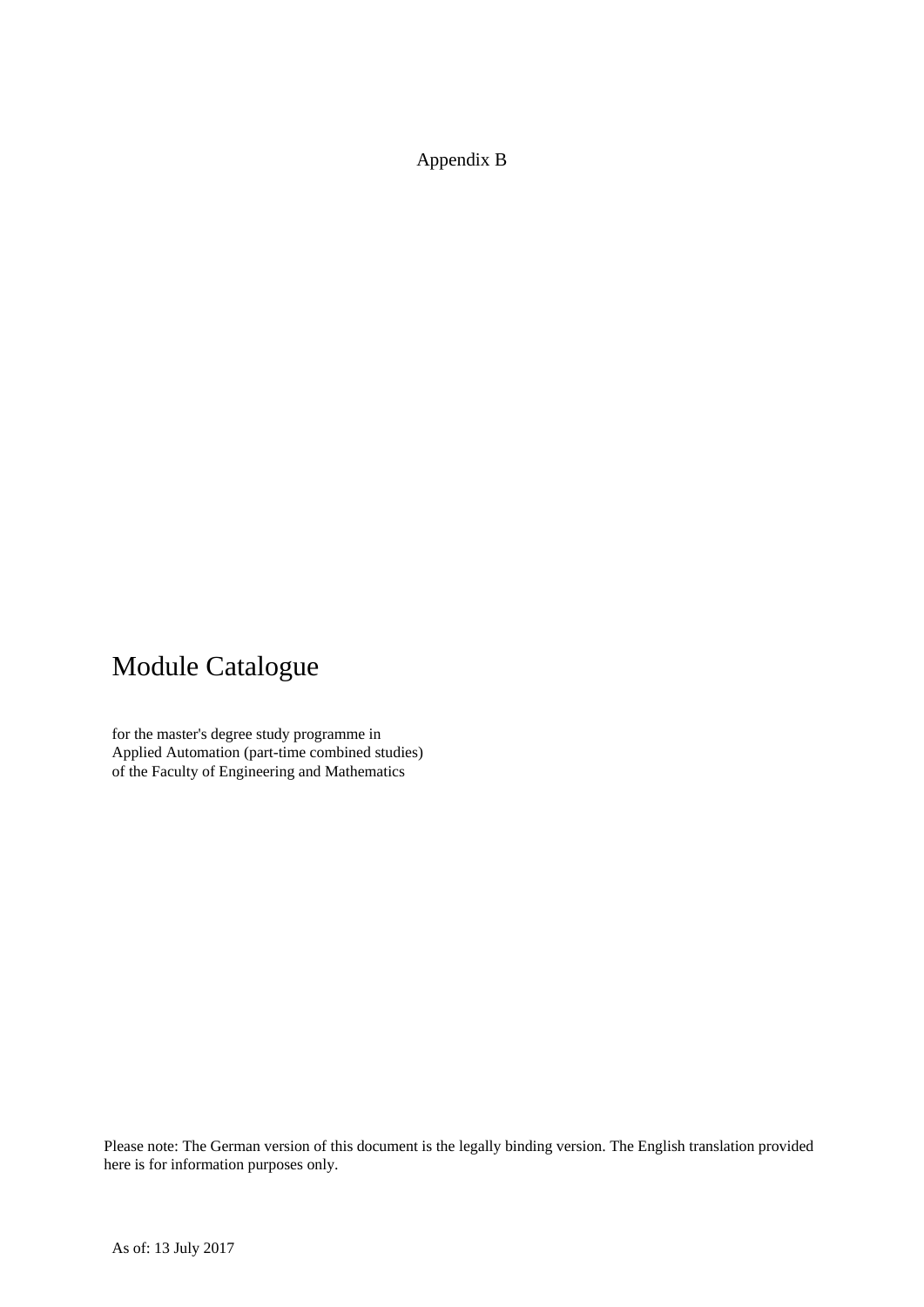# Table of contents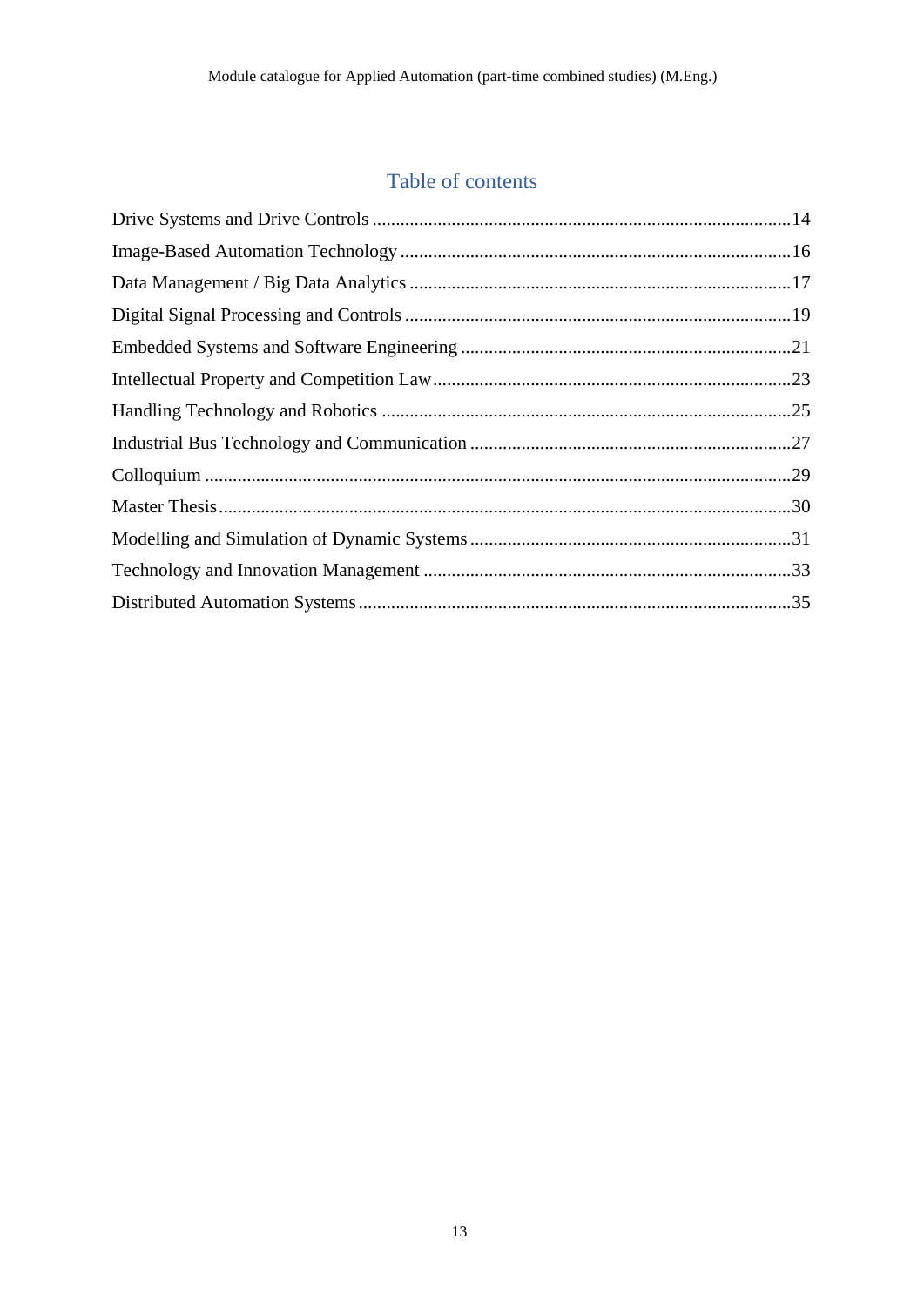|                | Drive Systems and Drive Controls                                                                                                                                                                                                                                                                                                                                                                                                                                                                                                                                                                                                                                                                 |           |  |                                                                                                                                                                  |                 |                 |                  |                                           |    | AA             |   |  |
|----------------|--------------------------------------------------------------------------------------------------------------------------------------------------------------------------------------------------------------------------------------------------------------------------------------------------------------------------------------------------------------------------------------------------------------------------------------------------------------------------------------------------------------------------------------------------------------------------------------------------------------------------------------------------------------------------------------------------|-----------|--|------------------------------------------------------------------------------------------------------------------------------------------------------------------|-----------------|-----------------|------------------|-------------------------------------------|----|----------------|---|--|
| number:        | Identification                                                                                                                                                                                                                                                                                                                                                                                                                                                                                                                                                                                                                                                                                   | Workload: |  | Credits:                                                                                                                                                         |                 | Study semester: |                  | Frequency of the<br>offer                 |    | Duration:      |   |  |
| 5005           |                                                                                                                                                                                                                                                                                                                                                                                                                                                                                                                                                                                                                                                                                                  | 150       |  | 6                                                                                                                                                                | 2nd or 3rd sem. |                 |                  | annual<br>summer semester                 |    | 1 sem.         |   |  |
| 1              | Course:                                                                                                                                                                                                                                                                                                                                                                                                                                                                                                                                                                                                                                                                                          |           |  | Planned group sizes                                                                                                                                              |                 | Scope           |                  | actual contact time<br>classroom teaching |    | Self-study     |   |  |
|                | Lecture                                                                                                                                                                                                                                                                                                                                                                                                                                                                                                                                                                                                                                                                                          |           |  | 60 students                                                                                                                                                      | 2               | <b>SCH</b>      | $\boldsymbol{0}$ | h                                         | 75 | h              |   |  |
|                | Tuition in seminars                                                                                                                                                                                                                                                                                                                                                                                                                                                                                                                                                                                                                                                                              |           |  | 30 students                                                                                                                                                      |                 | $\overline{0}$  | <b>SCH</b>       | $\Omega$                                  | h  | $\theta$       | h |  |
|                | Exercise                                                                                                                                                                                                                                                                                                                                                                                                                                                                                                                                                                                                                                                                                         |           |  | 20 students                                                                                                                                                      |                 | 1               | <b>SCH</b>       | 8                                         | h  | 51             | h |  |
|                | Practical or seminar                                                                                                                                                                                                                                                                                                                                                                                                                                                                                                                                                                                                                                                                             |           |  | 15 students                                                                                                                                                      |                 | $\mathbf{1}$    | <b>SCH</b>       | 16                                        | h  | $\Omega$       | h |  |
|                | Supervised self-study                                                                                                                                                                                                                                                                                                                                                                                                                                                                                                                                                                                                                                                                            |           |  | 60 students                                                                                                                                                      |                 | $\overline{0}$  | <b>SCH</b>       | $\overline{0}$                            | h  | $\overline{0}$ | h |  |
|                | Learning outcomes/competences:<br>2<br>After successful completion of the course, students will be able to derive and describe the dynamic behaviour of<br>electrical machines in addition to the steady-state behaviour. The students can explain the principles of<br>controlling three-phase electrical machines. In addition, the students have gained an understanding of the<br>operating point selection for electrical machines and can specify and evaluate reference variables for drive<br>control. In small groups, the students gain initial experience in the design and implementation of a current control<br>system for a three-phase motor using standard simulation software. |           |  |                                                                                                                                                                  |                 |                 |                  |                                           |    |                |   |  |
| 3              | Contents:<br>1. Control models<br>1.1. Synchronous machine<br>1.2. Asynchronous machine<br>2. Control models<br>2.1. Power converter circuits<br>2.1. Pulse width modulation<br>2.2. Regular Sampling<br>2.3. Dead time for digital controls<br>3. Control method for converter-fed synchronous machines<br>3.1. Field-oriented control<br>3.2. Operating point selection for SPMSM (Surface Permanent Magnet Synchronous Motor) and IPMSM<br>(Interior Permanent Magnet Synchronous Motor)<br>4. Control method for converter-fed asynchronous machines<br>4.1. Field-oriented control                                                                                                          |           |  |                                                                                                                                                                  |                 |                 |                  |                                           |    |                |   |  |
| $\overline{4}$ | Forms of teaching:                                                                                                                                                                                                                                                                                                                                                                                                                                                                                                                                                                                                                                                                               |           |  |                                                                                                                                                                  |                 |                 |                  |                                           |    |                |   |  |
|                |                                                                                                                                                                                                                                                                                                                                                                                                                                                                                                                                                                                                                                                                                                  |           |  | Learning units for self-study, classroom events in the form of exercises and practicals                                                                          |                 |                 |                  |                                           |    |                |   |  |
| 5              | Participation requirements:                                                                                                                                                                                                                                                                                                                                                                                                                                                                                                                                                                                                                                                                      |           |  |                                                                                                                                                                  |                 |                 |                  |                                           |    |                |   |  |
|                | Formal:                                                                                                                                                                                                                                                                                                                                                                                                                                                                                                                                                                                                                                                                                          |           |  |                                                                                                                                                                  |                 |                 |                  |                                           |    |                |   |  |
|                | Content:                                                                                                                                                                                                                                                                                                                                                                                                                                                                                                                                                                                                                                                                                         |           |  |                                                                                                                                                                  |                 |                 |                  |                                           |    |                |   |  |
| 6              | Forms of assessment:                                                                                                                                                                                                                                                                                                                                                                                                                                                                                                                                                                                                                                                                             |           |  |                                                                                                                                                                  |                 |                 |                  |                                           |    |                |   |  |
|                |                                                                                                                                                                                                                                                                                                                                                                                                                                                                                                                                                                                                                                                                                                  |           |  | Written examination or oral examination                                                                                                                          |                 |                 |                  |                                           |    |                |   |  |
| $\tau$         |                                                                                                                                                                                                                                                                                                                                                                                                                                                                                                                                                                                                                                                                                                  |           |  | Prerequisite for the award of credit points:                                                                                                                     |                 |                 |                  |                                           |    |                |   |  |
|                |                                                                                                                                                                                                                                                                                                                                                                                                                                                                                                                                                                                                                                                                                                  |           |  | Module examination pass and course assessment                                                                                                                    |                 |                 |                  |                                           |    |                |   |  |
| 8              |                                                                                                                                                                                                                                                                                                                                                                                                                                                                                                                                                                                                                                                                                                  |           |  | Application of the module (in the following study programmes)<br>Applied Automation (part-time combined studies) (M.Eng.); Industrial Engineering and Management |                 |                 |                  |                                           |    |                |   |  |
|                |                                                                                                                                                                                                                                                                                                                                                                                                                                                                                                                                                                                                                                                                                                  |           |  | (part-time combined studies) (M.Eng.);                                                                                                                           |                 |                 |                  |                                           |    |                |   |  |
| 9              |                                                                                                                                                                                                                                                                                                                                                                                                                                                                                                                                                                                                                                                                                                  |           |  | Importance of the grade for the final grade:                                                                                                                     |                 |                 |                  |                                           |    |                |   |  |
|                |                                                                                                                                                                                                                                                                                                                                                                                                                                                                                                                                                                                                                                                                                                  |           |  | Percentage based on the sum of credits of the graded modules according to RPO-MA §32                                                                             |                 |                 |                  |                                           |    |                |   |  |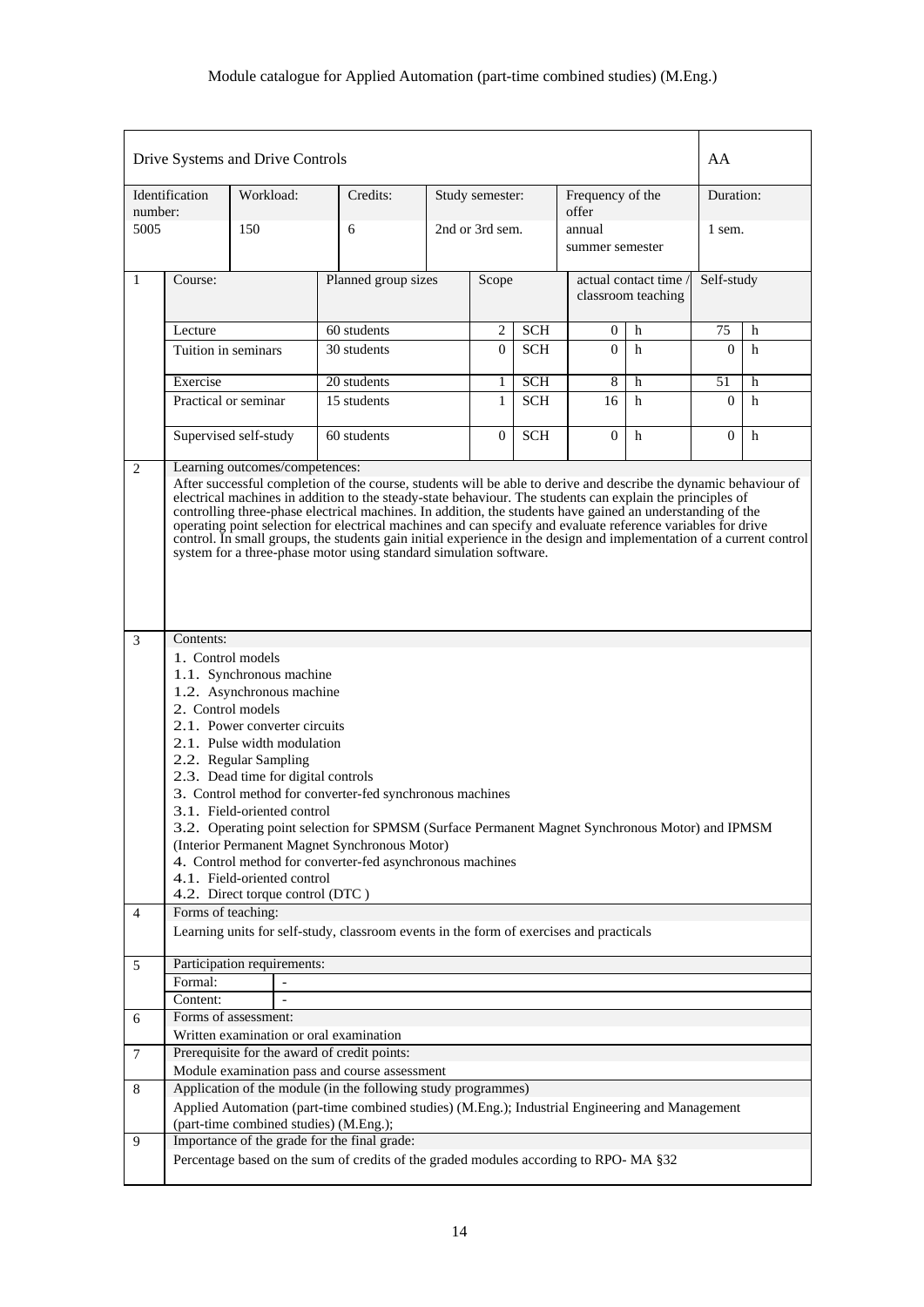| 10 | Module Coordinator:     |
|----|-------------------------|
|    | Prof. Dr. Michael Leuer |
|    | Other information:      |
|    |                         |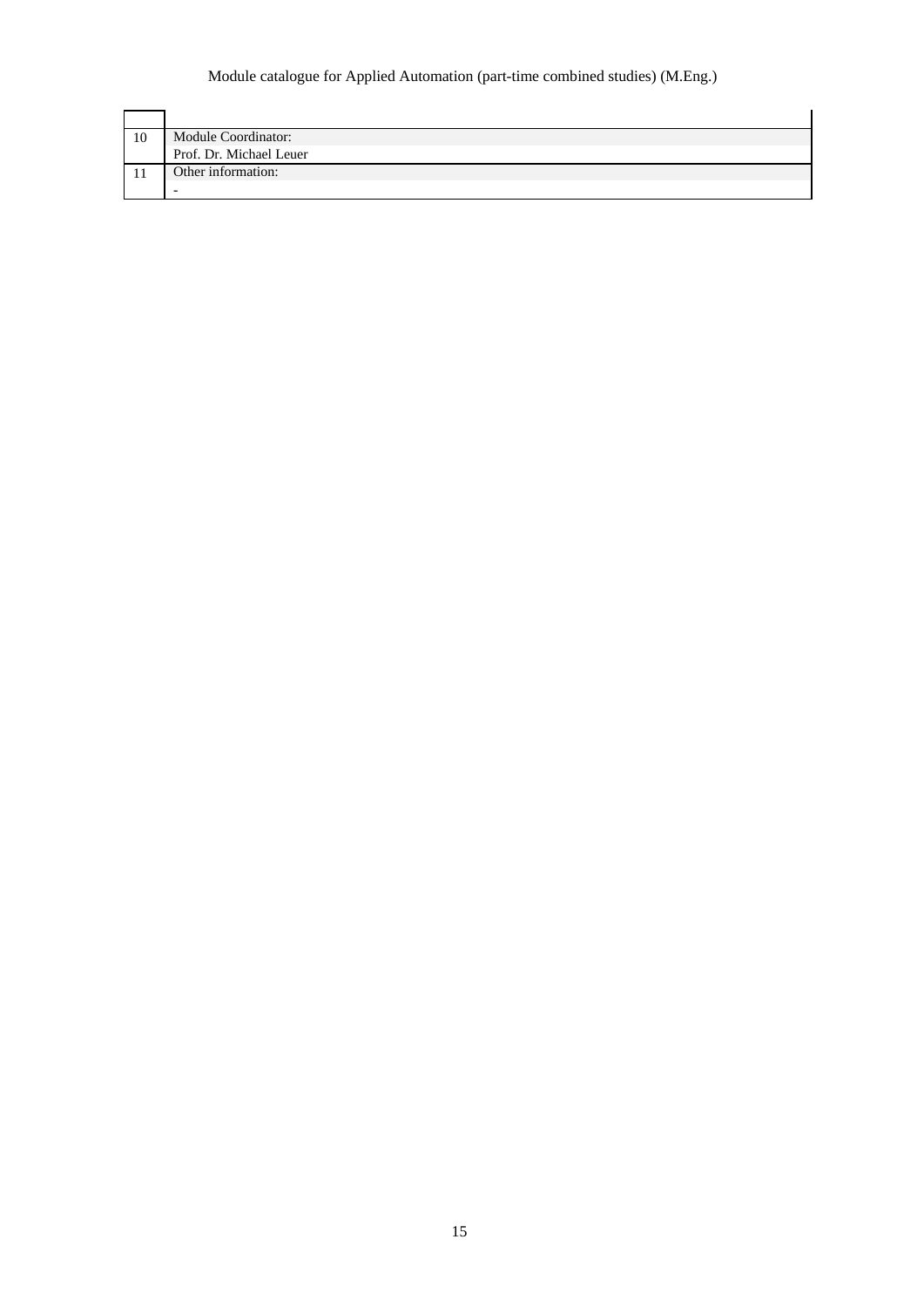|                | <b>Image-Based Automation Technology</b> |           |                                |                                                                                                                                              |   |                      |                |                              |                     | <b>BAT</b> |   |  |
|----------------|------------------------------------------|-----------|--------------------------------|----------------------------------------------------------------------------------------------------------------------------------------------|---|----------------------|----------------|------------------------------|---------------------|------------|---|--|
|                | Identification                           | Workload: |                                | Credits:                                                                                                                                     |   | Study semester:      |                | Frequency of the             |                     | Duration:  |   |  |
| number:        |                                          |           |                                |                                                                                                                                              |   |                      |                | offer                        |                     |            |   |  |
| 5010           |                                          | 150       |                                | 6                                                                                                                                            |   | 1st, 2nd or 3rd sem. |                | annual<br>winter semester    |                     | 1 sem.     |   |  |
| 1              | Course:                                  |           |                                | Planned group sizes                                                                                                                          |   | Scope                |                |                              | actual contact time | Self-study |   |  |
|                |                                          |           |                                |                                                                                                                                              |   |                      |                |                              | classroom teaching  |            |   |  |
|                |                                          |           |                                | 60 students                                                                                                                                  |   | $\mathbf{2}$         | <b>SCH</b>     |                              | h                   | 75         | h |  |
|                | Lecture<br>Tuition in seminars           |           |                                | 30 students                                                                                                                                  |   |                      | <b>SCH</b>     | $\boldsymbol{0}$<br>$\Omega$ | h                   | $\Omega$   | h |  |
|                |                                          |           |                                |                                                                                                                                              |   | $\Omega$             |                |                              |                     |            |   |  |
|                | Exercise                                 |           |                                | 20 students                                                                                                                                  |   | 1                    | <b>SCH</b>     | 8                            | h                   | 51         | h |  |
|                | Practical or seminar                     |           |                                | 15 students                                                                                                                                  |   | $\mathbf{1}$         | <b>SCH</b>     | 16                           | h                   | $\Omega$   | h |  |
|                | 60 students<br>Supervised self-study     |           |                                |                                                                                                                                              | 0 | <b>SCH</b>           | $\overline{0}$ | h                            | $\overline{0}$      | h          |   |  |
| $\overline{2}$ |                                          |           | Learning outcomes/competences: |                                                                                                                                              |   |                      |                |                              |                     |            |   |  |
|                |                                          |           |                                | Upon successful completion of the module, students will be able to:                                                                          |   |                      |                |                              |                     |            |   |  |
|                |                                          |           |                                | explain the basic concepts of imaging systems for use as sensors in automation.                                                              |   |                      |                |                              |                     |            |   |  |
|                | $\bullet$                                |           |                                | select the appropriate imaging systems for different questions.                                                                              |   |                      |                |                              |                     |            |   |  |
|                | $\bullet$                                |           |                                | assess the usability of the systems in the respective environment.                                                                           |   |                      |                |                              |                     |            |   |  |
|                |                                          |           |                                | independently solve problems from the field of imaging automation by selecting software and hardware                                         |   |                      |                |                              |                     |            |   |  |
|                |                                          |           | concepts, among others.        |                                                                                                                                              |   |                      |                |                              |                     |            |   |  |
|                | $\bullet$                                |           |                                | demonstrate basic knowledge of the programming of typical industrially used image processing<br>systems and distinguish between them.        |   |                      |                |                              |                     |            |   |  |
|                |                                          |           |                                |                                                                                                                                              |   |                      |                |                              |                     |            |   |  |
|                |                                          |           |                                |                                                                                                                                              |   |                      |                |                              |                     |            |   |  |
| 3              | Contents:                                |           |                                |                                                                                                                                              |   |                      |                |                              |                     |            |   |  |
|                |                                          |           |                                | Physical/optical basics of imaging sensor technology                                                                                         |   |                      |                |                              |                     |            |   |  |
|                |                                          |           | Sensor types for automation    |                                                                                                                                              |   |                      |                |                              |                     |            |   |  |
|                |                                          |           |                                | 2- and 3-dimensional data acquisition for automation                                                                                         |   |                      |                |                              |                     |            |   |  |
|                |                                          |           |                                | Lighting concepts (structure, wavelength)<br>Presentation of the different areas of application (measuring, testing, characterisation, etc.) |   |                      |                |                              |                     |            |   |  |
|                |                                          |           |                                | Basics of coding (creation, reading, verification)                                                                                           |   |                      |                |                              |                     |            |   |  |
|                |                                          |           |                                | Track and trace for automation according to international standards                                                                          |   |                      |                |                              |                     |            |   |  |
|                |                                          |           |                                |                                                                                                                                              |   |                      |                |                              |                     |            |   |  |
| $\overline{4}$ | Forms of teaching:                       |           |                                | Learning units for self-study, classroom events in the form of exercises with project tasks and internships                                  |   |                      |                |                              |                     |            |   |  |
|                |                                          |           |                                |                                                                                                                                              |   |                      |                |                              |                     |            |   |  |
| 5              | Participation requirements:              |           |                                |                                                                                                                                              |   |                      |                |                              |                     |            |   |  |
|                | Formal:                                  |           | $\blacksquare$                 |                                                                                                                                              |   |                      |                |                              |                     |            |   |  |
|                | Content:<br>Forms of assessment:         |           |                                |                                                                                                                                              |   |                      |                |                              |                     |            |   |  |
| 6              |                                          |           |                                | Written or oral examination or performance or combination examination                                                                        |   |                      |                |                              |                     |            |   |  |
| $\overline{7}$ |                                          |           |                                | Prerequisite for the award of credit points:                                                                                                 |   |                      |                |                              |                     |            |   |  |
|                |                                          |           |                                | Module examination pass and course assessment                                                                                                |   |                      |                |                              |                     |            |   |  |
| 8              |                                          |           |                                | Application of the module (in the following study programmes)                                                                                |   |                      |                |                              |                     |            |   |  |
|                |                                          |           |                                | Applied Automation (part-time combined studies) (M.Eng.);                                                                                    |   |                      |                |                              |                     |            |   |  |
| 9              |                                          |           |                                | Importance of the grade for the final grade:                                                                                                 |   |                      |                |                              |                     |            |   |  |
|                |                                          |           |                                | percentage based on the sum of credits of the graded modules according to RPO-MA §32                                                         |   |                      |                |                              |                     |            |   |  |
| 10             | <b>Module Coordinator:</b>               |           |                                |                                                                                                                                              |   |                      |                |                              |                     |            |   |  |
|                |                                          |           |                                | Prof. Dr. rer. nat. Marc-Oliver Schierenberg                                                                                                 |   |                      |                |                              |                     |            |   |  |
| 11             | Other information:                       |           |                                |                                                                                                                                              |   |                      |                |                              |                     |            |   |  |
|                |                                          |           |                                | Literature will be announced at the beginning of the course.                                                                                 |   |                      |                |                              |                     |            |   |  |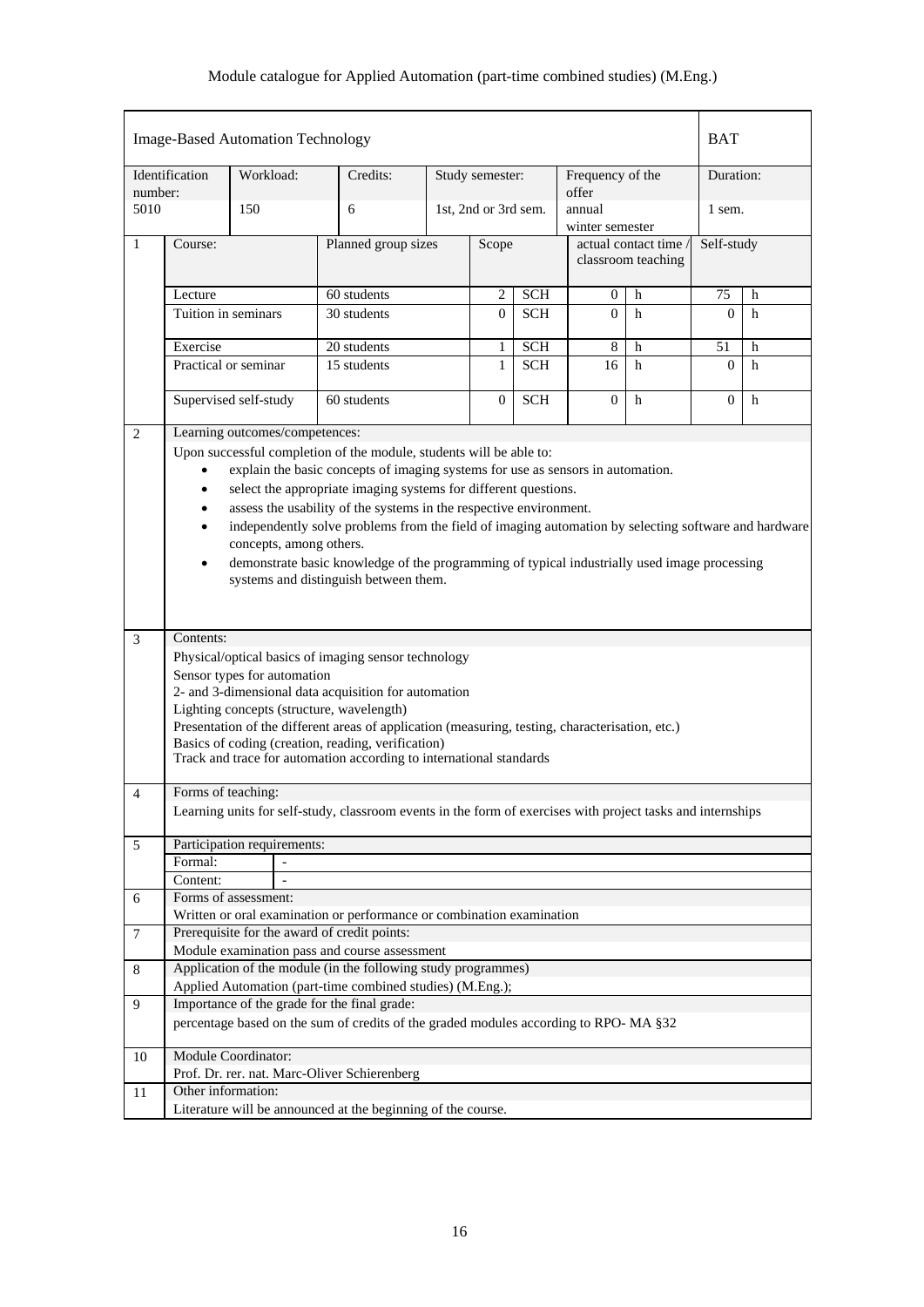|                |                                                                                                                                                                                                                                                                                                                                                                                                                                                                                                                                                                                                                                                                                                                                                                                                                                                                                                                                                                                                                                                                                                                                                                                                                                                                                                                         | Data Management / Big Data Analytics   |  |                                                                                                 |  |                      |            |                           |             | <b>BDA</b>     |             |  |
|----------------|-------------------------------------------------------------------------------------------------------------------------------------------------------------------------------------------------------------------------------------------------------------------------------------------------------------------------------------------------------------------------------------------------------------------------------------------------------------------------------------------------------------------------------------------------------------------------------------------------------------------------------------------------------------------------------------------------------------------------------------------------------------------------------------------------------------------------------------------------------------------------------------------------------------------------------------------------------------------------------------------------------------------------------------------------------------------------------------------------------------------------------------------------------------------------------------------------------------------------------------------------------------------------------------------------------------------------|----------------------------------------|--|-------------------------------------------------------------------------------------------------|--|----------------------|------------|---------------------------|-------------|----------------|-------------|--|
| number:        | Identification                                                                                                                                                                                                                                                                                                                                                                                                                                                                                                                                                                                                                                                                                                                                                                                                                                                                                                                                                                                                                                                                                                                                                                                                                                                                                                          | Workload:                              |  | Credits:                                                                                        |  | Study semester:      |            | Frequency of the<br>offer |             | Duration:      |             |  |
| 5011           |                                                                                                                                                                                                                                                                                                                                                                                                                                                                                                                                                                                                                                                                                                                                                                                                                                                                                                                                                                                                                                                                                                                                                                                                                                                                                                                         | 150                                    |  | 6                                                                                               |  | 1st, 2nd or 3rd sem. |            | each semester             |             | 1 sem.         |             |  |
| $\mathbf{1}$   | Course:                                                                                                                                                                                                                                                                                                                                                                                                                                                                                                                                                                                                                                                                                                                                                                                                                                                                                                                                                                                                                                                                                                                                                                                                                                                                                                                 |                                        |  | Planned group sizes                                                                             |  | Scope                |            | actual contact            |             | Self-study     |             |  |
|                |                                                                                                                                                                                                                                                                                                                                                                                                                                                                                                                                                                                                                                                                                                                                                                                                                                                                                                                                                                                                                                                                                                                                                                                                                                                                                                                         |                                        |  |                                                                                                 |  |                      |            | time / classroom          |             |                |             |  |
|                |                                                                                                                                                                                                                                                                                                                                                                                                                                                                                                                                                                                                                                                                                                                                                                                                                                                                                                                                                                                                                                                                                                                                                                                                                                                                                                                         |                                        |  |                                                                                                 |  |                      |            | teaching                  |             |                |             |  |
|                | Lecture                                                                                                                                                                                                                                                                                                                                                                                                                                                                                                                                                                                                                                                                                                                                                                                                                                                                                                                                                                                                                                                                                                                                                                                                                                                                                                                 |                                        |  | 60 students                                                                                     |  | $\overline{2}$       | SCH        | 0                         | h           | 75             | h           |  |
|                | Tuition in seminars                                                                                                                                                                                                                                                                                                                                                                                                                                                                                                                                                                                                                                                                                                                                                                                                                                                                                                                                                                                                                                                                                                                                                                                                                                                                                                     |                                        |  | 30 students                                                                                     |  | $\overline{0}$       | <b>SCH</b> | $\overline{0}$            | h           | $\Omega$       | h           |  |
|                | Exercise                                                                                                                                                                                                                                                                                                                                                                                                                                                                                                                                                                                                                                                                                                                                                                                                                                                                                                                                                                                                                                                                                                                                                                                                                                                                                                                |                                        |  | 20 students                                                                                     |  | 2                    | <b>SCH</b> | 16                        | h           | 59             | h           |  |
|                |                                                                                                                                                                                                                                                                                                                                                                                                                                                                                                                                                                                                                                                                                                                                                                                                                                                                                                                                                                                                                                                                                                                                                                                                                                                                                                                         | Practical or seminar                   |  | 15 students                                                                                     |  | $\Omega$             | <b>SCH</b> | $\theta$                  | h           | $\mathbf{0}$   | h           |  |
|                |                                                                                                                                                                                                                                                                                                                                                                                                                                                                                                                                                                                                                                                                                                                                                                                                                                                                                                                                                                                                                                                                                                                                                                                                                                                                                                                         |                                        |  |                                                                                                 |  |                      |            |                           |             |                |             |  |
|                |                                                                                                                                                                                                                                                                                                                                                                                                                                                                                                                                                                                                                                                                                                                                                                                                                                                                                                                                                                                                                                                                                                                                                                                                                                                                                                                         | Supervised self-study                  |  | 60 students                                                                                     |  | $\overline{0}$       | <b>SCH</b> | $\theta$                  | $\mathbf h$ | $\overline{0}$ | $\mathbf h$ |  |
| 2              |                                                                                                                                                                                                                                                                                                                                                                                                                                                                                                                                                                                                                                                                                                                                                                                                                                                                                                                                                                                                                                                                                                                                                                                                                                                                                                                         | Learning outcomes/competences:         |  |                                                                                                 |  |                      |            |                           |             |                |             |  |
| 3              | The students master the basic handling of NoSQL databases.<br>Students are able to access internal and external data sources.<br>Students will be able to describe numerical data by statistical parameters and visualise them in a common way.<br>Students are able to analyse large amounts of data both in a targeted and exploratory way, with a diverse range<br>of methods from the field of statistics and machine learning at their disposal.<br>Students will be able to understand the basic procedure for analysing very large data sets on Hadoop clusters.<br>Contents:<br>Introduction and general overview ("Small Data" vs. "Big Data")<br>NoSQL database systems<br>Opening up data sources<br>Basics of programming with Python (which is used in the exercises for practical data analysis)<br>Basics of descriptive statistics Visualisation of data<br>Correlation analysis and regression<br>Time series analysis<br>Basics of machine learning<br>Pre-processing of data (e.g. dimension reduction)<br>Unsupervised learning (e.g. clustering)<br>Supervised learning I: Classification (e.g. via support vector machines)<br>Supervised learning II: Learning of arbitrary input-output correlations (e.g. with artificial neural networks)<br>Entry into large-scale data analysis with Hadoop |                                        |  |                                                                                                 |  |                      |            |                           |             |                |             |  |
| $\overline{4}$ | Forms of teaching:                                                                                                                                                                                                                                                                                                                                                                                                                                                                                                                                                                                                                                                                                                                                                                                                                                                                                                                                                                                                                                                                                                                                                                                                                                                                                                      |                                        |  | Learning units for self-study, classroom sessions in the form of exercises                      |  |                      |            |                           |             |                |             |  |
| 5              |                                                                                                                                                                                                                                                                                                                                                                                                                                                                                                                                                                                                                                                                                                                                                                                                                                                                                                                                                                                                                                                                                                                                                                                                                                                                                                                         | Participation requirements:            |  |                                                                                                 |  |                      |            |                           |             |                |             |  |
|                | Formal:                                                                                                                                                                                                                                                                                                                                                                                                                                                                                                                                                                                                                                                                                                                                                                                                                                                                                                                                                                                                                                                                                                                                                                                                                                                                                                                 |                                        |  |                                                                                                 |  |                      |            |                           |             |                |             |  |
|                | Content:                                                                                                                                                                                                                                                                                                                                                                                                                                                                                                                                                                                                                                                                                                                                                                                                                                                                                                                                                                                                                                                                                                                                                                                                                                                                                                                |                                        |  |                                                                                                 |  |                      |            |                           |             |                |             |  |
| 6              |                                                                                                                                                                                                                                                                                                                                                                                                                                                                                                                                                                                                                                                                                                                                                                                                                                                                                                                                                                                                                                                                                                                                                                                                                                                                                                                         | Forms of assessment:                   |  |                                                                                                 |  |                      |            |                           |             |                |             |  |
|                |                                                                                                                                                                                                                                                                                                                                                                                                                                                                                                                                                                                                                                                                                                                                                                                                                                                                                                                                                                                                                                                                                                                                                                                                                                                                                                                         |                                        |  | Written examination or oral examination                                                         |  |                      |            |                           |             |                |             |  |
| 7              |                                                                                                                                                                                                                                                                                                                                                                                                                                                                                                                                                                                                                                                                                                                                                                                                                                                                                                                                                                                                                                                                                                                                                                                                                                                                                                                         | Module examination pass                |  | Prerequisite for the award of credit points:                                                    |  |                      |            |                           |             |                |             |  |
| 8              |                                                                                                                                                                                                                                                                                                                                                                                                                                                                                                                                                                                                                                                                                                                                                                                                                                                                                                                                                                                                                                                                                                                                                                                                                                                                                                                         |                                        |  | Application of the module (in the following study programmes)                                   |  |                      |            |                           |             |                |             |  |
|                |                                                                                                                                                                                                                                                                                                                                                                                                                                                                                                                                                                                                                                                                                                                                                                                                                                                                                                                                                                                                                                                                                                                                                                                                                                                                                                                         |                                        |  | Applied Automation (part-time combined studies) (M.Eng.); Industrial Engineering and Management |  |                      |            |                           |             |                |             |  |
| 9              |                                                                                                                                                                                                                                                                                                                                                                                                                                                                                                                                                                                                                                                                                                                                                                                                                                                                                                                                                                                                                                                                                                                                                                                                                                                                                                                         | (part-time combined studies) (M.Eng.); |  | Importance of the grade for the final grade:                                                    |  |                      |            |                           |             |                |             |  |
|                |                                                                                                                                                                                                                                                                                                                                                                                                                                                                                                                                                                                                                                                                                                                                                                                                                                                                                                                                                                                                                                                                                                                                                                                                                                                                                                                         |                                        |  | Percentage based on the sum of credits of the graded modules according to RPO-BA §32            |  |                      |            |                           |             |                |             |  |
| 10             |                                                                                                                                                                                                                                                                                                                                                                                                                                                                                                                                                                                                                                                                                                                                                                                                                                                                                                                                                                                                                                                                                                                                                                                                                                                                                                                         | Module Coordinator:                    |  |                                                                                                 |  |                      |            |                           |             |                |             |  |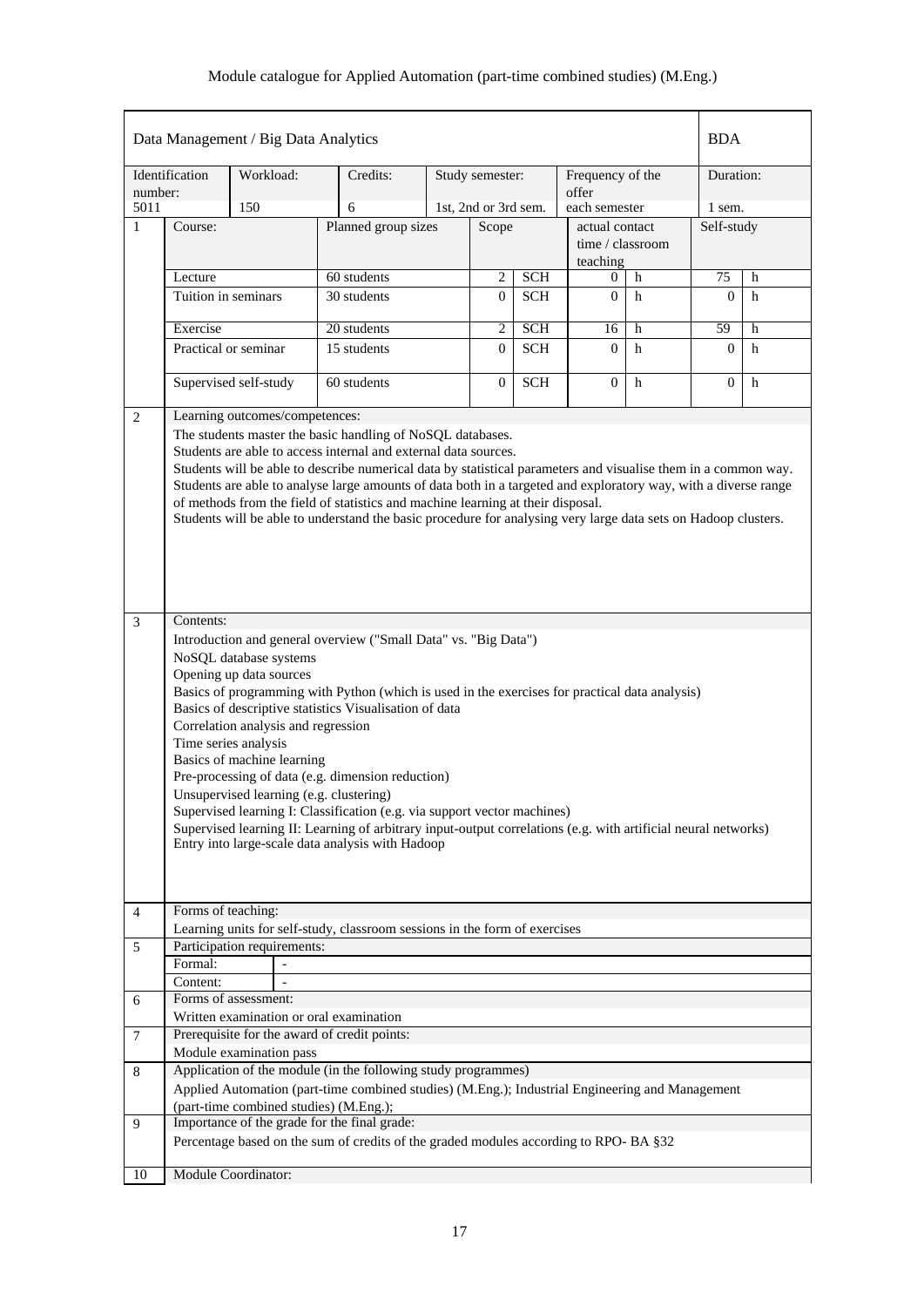| Prof. Dr.-Ing. Wolfram Schenck |
|--------------------------------|
| Other information:             |
|                                |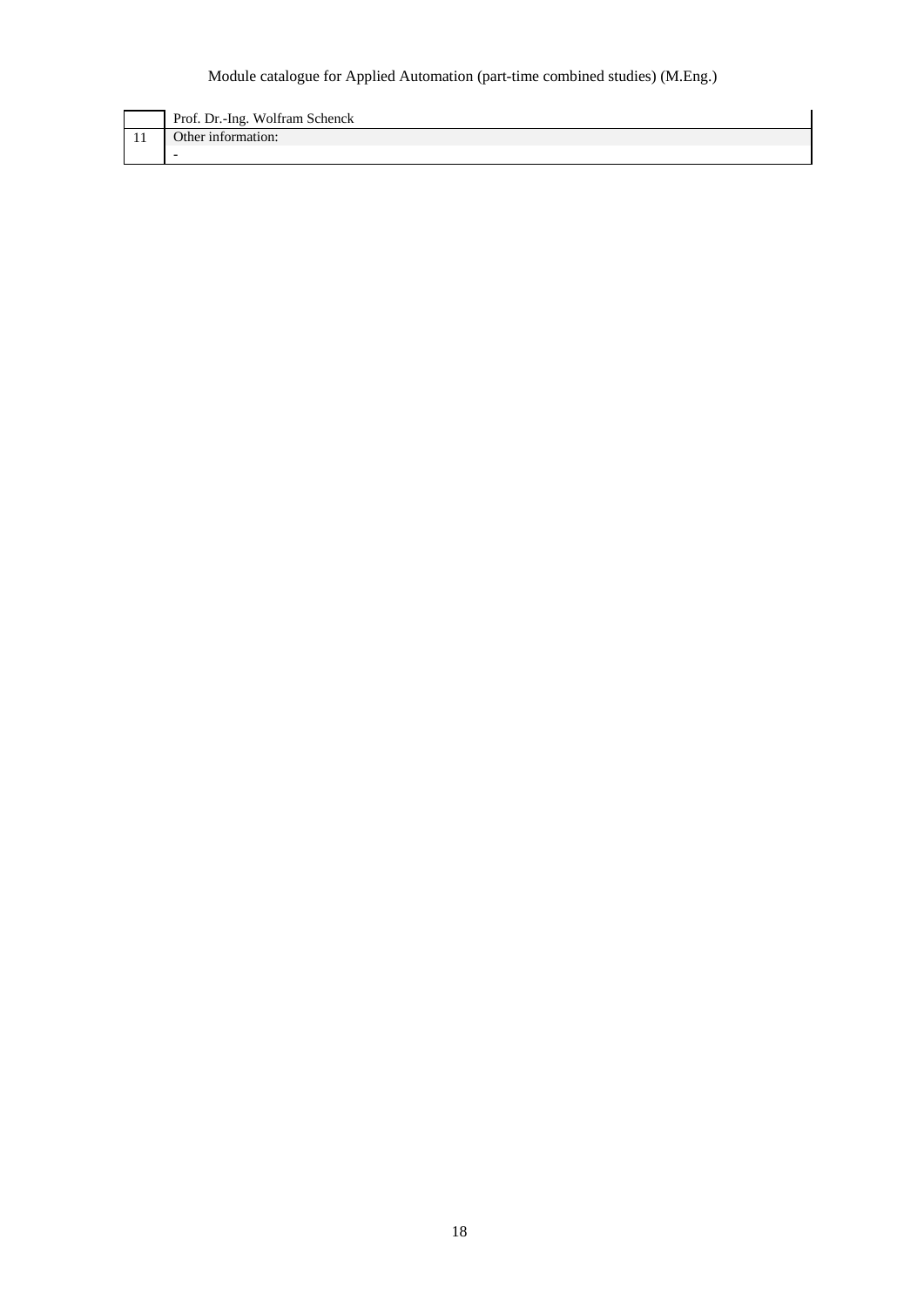| Digital Signal Processing and Controls | <b>DSR</b>                       |                                |                                                                                                                                                                                       |                     |                              |                          |                           |                     |                    |        |
|----------------------------------------|----------------------------------|--------------------------------|---------------------------------------------------------------------------------------------------------------------------------------------------------------------------------------|---------------------|------------------------------|--------------------------|---------------------------|---------------------|--------------------|--------|
| number:                                | Identification                   | Workload:                      | Credits:                                                                                                                                                                              |                     | Study semester:              |                          | Frequency of the<br>offer |                     | Duration:          |        |
| 5006                                   |                                  | 150                            | 6                                                                                                                                                                                     |                     | 1st, 2nd or 3rd sem.         |                          | annual<br>winter semester |                     | 1 sem.             |        |
| 1                                      | Course:                          |                                |                                                                                                                                                                                       | Planned group sizes |                              | Scope                    |                           | Actual contact time | Self-study         |        |
|                                        |                                  |                                |                                                                                                                                                                                       |                     |                              |                          |                           | classroom teaching  |                    |        |
|                                        | Lecture<br>Tuition in seminars   |                                | $60$ students<br>30 students                                                                                                                                                          |                     | 2<br>$\overline{0}$          | <b>SCH</b><br><b>SCH</b> | 0<br>$\Omega$             | h<br>h              | 75<br>$\mathbf{0}$ | h<br>h |
|                                        |                                  |                                |                                                                                                                                                                                       |                     |                              |                          |                           |                     |                    |        |
|                                        | Exercise<br>Practical or seminar |                                | 20 students<br>15 students                                                                                                                                                            |                     | $\mathbf{1}$<br>$\mathbf{1}$ | <b>SCH</b><br><b>SCH</b> | 8<br>16                   | h<br>$\mathbf h$    | 51<br>$\mathbf{0}$ | h<br>h |
|                                        |                                  |                                |                                                                                                                                                                                       |                     |                              |                          |                           |                     |                    |        |
|                                        |                                  | Supervised self-study          | 60 students                                                                                                                                                                           |                     | $\overline{0}$               | <b>SCH</b>               | $\overline{0}$            | h                   | $\overline{0}$     | h      |
| $\overline{2}$                         |                                  | Learning outcomes/competences: | After successful completion of the module, students can reproduce basic mathematical knowledge and apply                                                                              |                     |                              |                          |                           |                     |                    |        |
|                                        |                                  |                                | functional transformations for the various forms of representation of discrete signals and systems.                                                                                   |                     |                              |                          |                           |                     |                    |        |
|                                        |                                  | filters, correlation, ).       | They are able to handle and evaluate the basic procedures of digital signal processing (window techniques,                                                                            |                     |                              |                          |                           |                     |                    |        |
|                                        |                                  |                                | The students can apply the knowledge from digital signal processing to design and optimise digital control loops<br>and to describe them in the time or frequency domain.             |                     |                              |                          |                           |                     |                    |        |
|                                        |                                  |                                |                                                                                                                                                                                       |                     |                              |                          |                           |                     |                    |        |
| 3                                      | Contents:                        |                                |                                                                                                                                                                                       |                     |                              |                          |                           |                     |                    |        |
|                                        |                                  | 1. Digital signal processing   |                                                                                                                                                                                       |                     |                              |                          |                           |                     |                    |        |
|                                        | $\bullet$                        |                                | Discrete signals, signal sampling, discrete Fourier transform and Fourier analysis, window<br>functions, fast Fourier transform, discrete convolution.                                |                     |                              |                          |                           |                     |                    |        |
|                                        | $\bullet$                        |                                | Discrete random signals, power density, correlation, short time spectra, power of discrete signals,                                                                                   |                     |                              |                          |                           |                     |                    |        |
|                                        |                                  |                                | random signals in linear systems, white and coloured noise.<br>Sampling, discrete Fourier transform and filtering of two-dimensional signals.                                         |                     |                              |                          |                           |                     |                    |        |
|                                        | $\bullet$                        |                                | Discrete systems difference equation, z-transform and z-transfer function, stability of discrete                                                                                      |                     |                              |                          |                           |                     |                    |        |
|                                        | $\bullet$                        | systems, digital filters.      | Bilinear transformation, transfer functions and recursion formulas of digital filters (IIR), cascading                                                                                |                     |                              |                          |                           |                     |                    |        |
|                                        |                                  |                                | for the realisation of higher order digital filters. Properties and design of non-recursive digital filters                                                                           |                     |                              |                          |                           |                     |                    |        |
|                                        |                                  | $(FIR)$ .                      | Selected applications, runtime measurement, system identification. Principle of pattern recognition,                                                                                  |                     |                              |                          |                           |                     |                    |        |
|                                        | 2. Digital control               |                                | signal preprocessing, feature extraction, pattern vectors, non-parametric and parametric classifiers.                                                                                 |                     |                              |                          |                           |                     |                    |        |
|                                        |                                  |                                | Principle structure of digital control loops; sampling process: technical realisation and mathematical                                                                                |                     |                              |                          |                           |                     |                    |        |
|                                        |                                  |                                | description by sample-and-hold element; difference equation<br>z-transform, z-transfer function, discrete convolution; connections between Laplace and z-                             |                     |                              |                          |                           |                     |                    |        |
|                                        |                                  |                                | transform; pole zeros and stability; Shannon's sampling theorem.                                                                                                                      |                     |                              |                          |                           |                     |                    |        |
|                                        | $\bullet$                        |                                | Digital filters, too: Reference to analogue filters and frequency response representation<br>Procedure for determining the z-transfer function, analytically (exact and approximate), |                     |                              |                          |                           |                     |                    |        |
|                                        |                                  | experimentally.                |                                                                                                                                                                                       |                     |                              |                          |                           |                     |                    |        |
|                                        |                                  |                                | Digital control design: digital PID controller, quasi-continuous and discrete design; dead-beat<br>controller; principle of predictive control.                                       |                     |                              |                          |                           |                     |                    |        |
|                                        |                                  |                                | Tool-supported design and commissioning of digital controls for an application example (e.g.<br>loading bridge, three-tank system).                                                   |                     |                              |                          |                           |                     |                    |        |
|                                        |                                  |                                |                                                                                                                                                                                       |                     |                              |                          |                           |                     |                    |        |
|                                        |                                  |                                |                                                                                                                                                                                       |                     |                              |                          |                           |                     |                    |        |
|                                        |                                  |                                |                                                                                                                                                                                       |                     |                              |                          |                           |                     |                    |        |
| $\overline{4}$                         | Forms of teaching:               |                                |                                                                                                                                                                                       |                     |                              |                          |                           |                     |                    |        |
|                                        |                                  |                                | Learning units for self-study, classroom events in the form of exercises and practicals                                                                                               |                     |                              |                          |                           |                     |                    |        |
| 5                                      |                                  | Participation requirements:    |                                                                                                                                                                                       |                     |                              |                          |                           |                     |                    |        |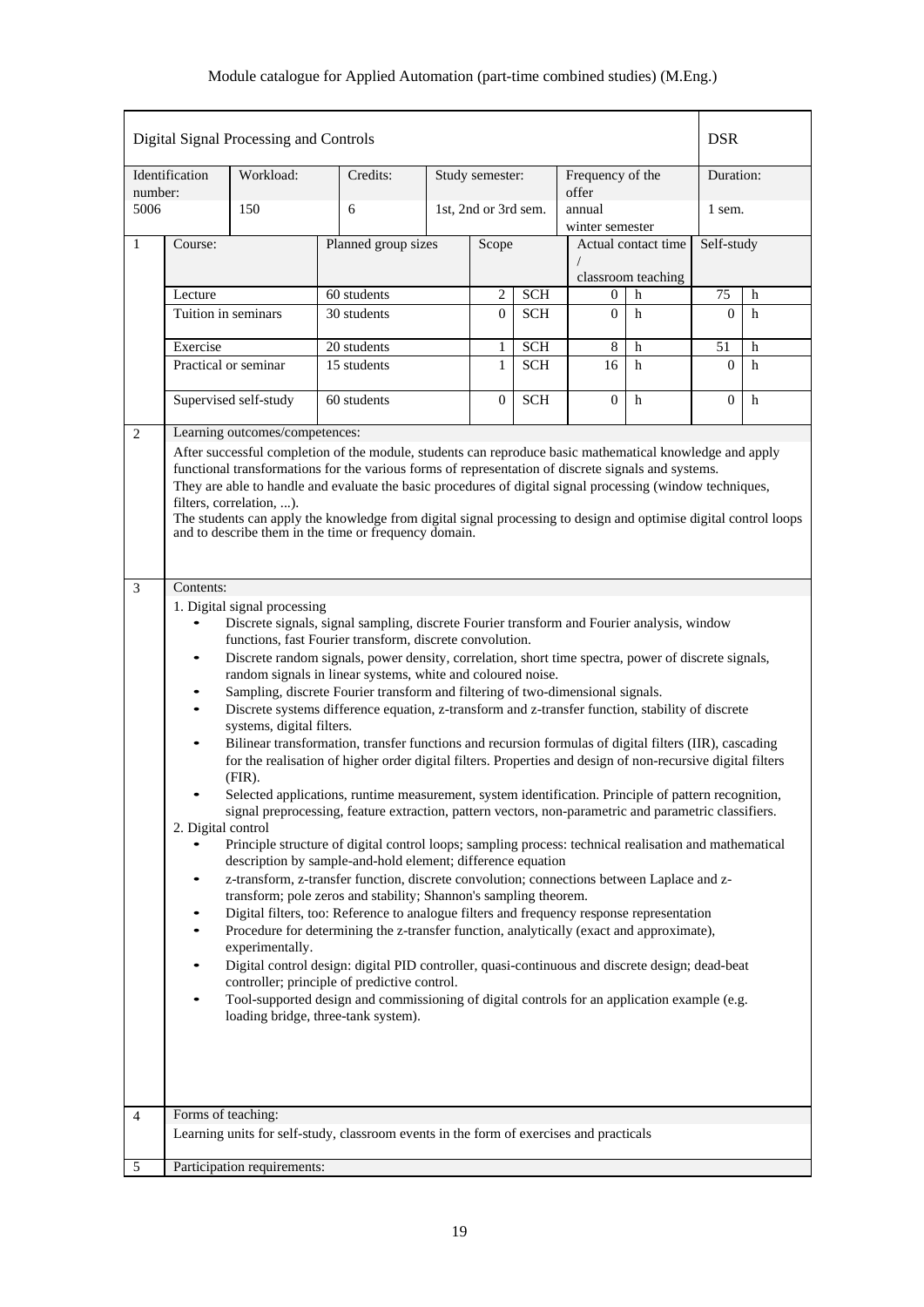|                | Formal:                                                       |                                                                                            |  |  |  |  |  |  |  |  |
|----------------|---------------------------------------------------------------|--------------------------------------------------------------------------------------------|--|--|--|--|--|--|--|--|
|                | Content:                                                      |                                                                                            |  |  |  |  |  |  |  |  |
| 6              | Forms of assessment:                                          |                                                                                            |  |  |  |  |  |  |  |  |
|                |                                                               | Written exam or combination exam (term paper with presentation and oral exam)              |  |  |  |  |  |  |  |  |
| $\overline{7}$ |                                                               | Prerequisite for the award of credit points:                                               |  |  |  |  |  |  |  |  |
|                | Module examination pass and course assessment                 |                                                                                            |  |  |  |  |  |  |  |  |
| 8              | Application of the module (in the following study programmes) |                                                                                            |  |  |  |  |  |  |  |  |
|                |                                                               | Applied Automation (part-time combined studies) (M.Eng.);                                  |  |  |  |  |  |  |  |  |
| 9              |                                                               | Importance of the grade for the final grade:                                               |  |  |  |  |  |  |  |  |
|                |                                                               | Percentage based on the sum of credits of the graded modules according to RPO-MA §32       |  |  |  |  |  |  |  |  |
|                |                                                               |                                                                                            |  |  |  |  |  |  |  |  |
| 10             | Module Coordinator:                                           |                                                                                            |  |  |  |  |  |  |  |  |
|                | Prof. Dr. Michael Leuer                                       |                                                                                            |  |  |  |  |  |  |  |  |
| 11             | Other information:                                            |                                                                                            |  |  |  |  |  |  |  |  |
|                |                                                               | Required literature (in addition to the basic literature) will be announced each semester. |  |  |  |  |  |  |  |  |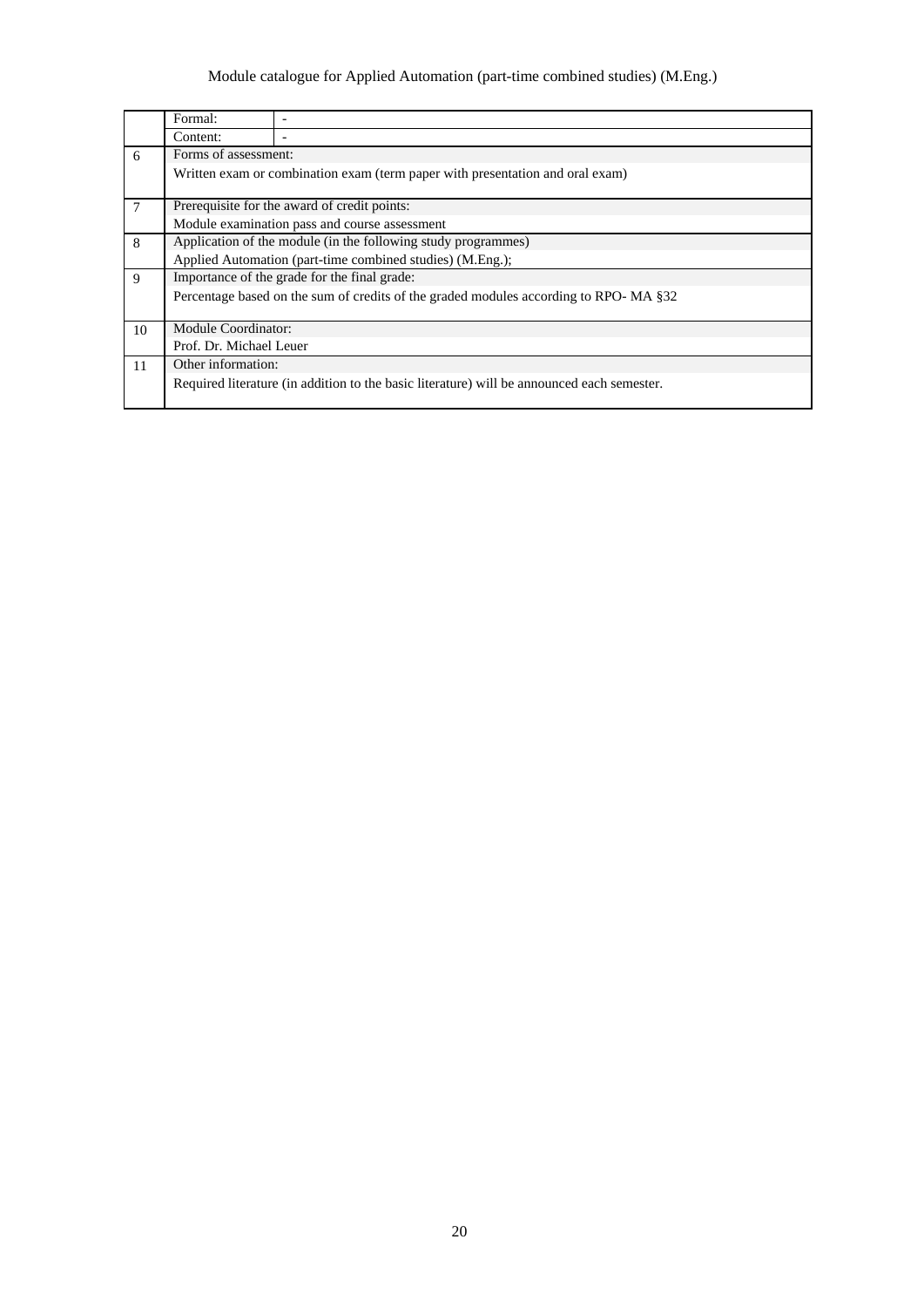|                |                                  |            |                      | Embedded Systems and Software Engineering                                                                         |  |                      |            |                                                |   | <b>ESS</b>   |                    |  |  |  |  |  |  |  |  |
|----------------|----------------------------------|------------|----------------------|-------------------------------------------------------------------------------------------------------------------|--|----------------------|------------|------------------------------------------------|---|--------------|--------------------|--|--|--|--|--|--|--|--|
| number:        | Identification                   | Workload:  |                      | Credits:                                                                                                          |  | Study semester:      |            | Frequency of the<br>offer                      |   | Duration:    |                    |  |  |  |  |  |  |  |  |
| 5001           |                                  | 150        |                      | 6                                                                                                                 |  | 1st, 2nd or 3rd sem. |            | annual<br>summer semester                      |   | 1 sem.       |                    |  |  |  |  |  |  |  |  |
| 1              | Course:                          |            |                      | Planned group sizes                                                                                               |  |                      | Scope      | Actual contact<br>time / classroom<br>teaching |   | Self-study   |                    |  |  |  |  |  |  |  |  |
|                | Lecture                          |            |                      | 60 students                                                                                                       |  | $\overline{2}$       | <b>SCH</b> | 0                                              | h | 75           | h                  |  |  |  |  |  |  |  |  |
|                | Tuition in seminars              |            |                      | 30 students                                                                                                       |  | $\overline{0}$       | <b>SCH</b> | $\mathbf{0}$                                   | h | $\Omega$     | h                  |  |  |  |  |  |  |  |  |
|                | Exercise                         |            |                      | 20 students                                                                                                       |  | $\overline{2}$       | <b>SCH</b> | 16                                             | h | 59           | h                  |  |  |  |  |  |  |  |  |
|                | Practical or seminar             |            |                      | 15 students                                                                                                       |  | $\Omega$             | <b>SCH</b> | $\Omega$                                       | h | $\Omega$     | h                  |  |  |  |  |  |  |  |  |
|                | Supervised self-study            |            |                      | 60 students                                                                                                       |  | $\mathbf{0}$         | <b>SCH</b> | $\overline{0}$                                 | h | $\mathbf{0}$ | h                  |  |  |  |  |  |  |  |  |
| $\mathbf{2}$   | Learning outcomes/competences:   |            |                      |                                                                                                                   |  |                      |            |                                                |   |              |                    |  |  |  |  |  |  |  |  |
|                |                                  |            |                      | The students can select and apply the tools that support the design process for embedded systems for the solution |  |                      |            |                                                |   |              |                    |  |  |  |  |  |  |  |  |
|                | of automation tasks.             |            |                      |                                                                                                                   |  |                      |            |                                                |   |              |                    |  |  |  |  |  |  |  |  |
|                |                                  |            |                      | They can analyse given tasks and design suitable embedded systems for this, create a suitable software concept    |  |                      |            |                                                |   |              |                    |  |  |  |  |  |  |  |  |
|                |                                  |            |                      | for it and select the necessary tools and test environments.                                                      |  |                      |            |                                                |   |              |                    |  |  |  |  |  |  |  |  |
|                |                                  |            |                      |                                                                                                                   |  |                      |            |                                                |   |              |                    |  |  |  |  |  |  |  |  |
| 3              | Contents:                        |            |                      |                                                                                                                   |  |                      |            |                                                |   |              |                    |  |  |  |  |  |  |  |  |
|                | 1. Embedded Systems              |            |                      |                                                                                                                   |  |                      |            |                                                |   |              |                    |  |  |  |  |  |  |  |  |
|                | $\bullet$                        | Definition |                      |                                                                                                                   |  |                      |            |                                                |   |              |                    |  |  |  |  |  |  |  |  |
|                | $\bullet$<br>$\bullet$           | Periphery  | Embedded processors  |                                                                                                                   |  |                      |            |                                                |   |              |                    |  |  |  |  |  |  |  |  |
|                | $\bullet$                        |            | Real-time behaviour  |                                                                                                                   |  |                      |            |                                                |   |              |                    |  |  |  |  |  |  |  |  |
|                |                                  |            |                      | Programme implementation: Booting, cross-compiling, linking, loading, remote debugging                            |  |                      |            |                                                |   |              |                    |  |  |  |  |  |  |  |  |
|                | $\bullet$                        |            |                      | Programming with scarce resources, interrupt programming, processor-specific non-standard                         |  |                      |            |                                                |   |              |                    |  |  |  |  |  |  |  |  |
|                |                                  |            |                      | extensions of high-level languages                                                                                |  |                      |            |                                                |   |              |                    |  |  |  |  |  |  |  |  |
|                |                                  |            |                      | Operating system cores kernel: Process management, scheduling, process communication,                             |  |                      |            |                                                |   |              |                    |  |  |  |  |  |  |  |  |
|                | 2. Software programming models   |            | hardware abstraction |                                                                                                                   |  |                      |            |                                                |   |              |                    |  |  |  |  |  |  |  |  |
|                |                                  |            |                      | Model-based system development                                                                                    |  |                      |            |                                                |   |              |                    |  |  |  |  |  |  |  |  |
|                | $\bullet$                        |            |                      | The structure diagrams of SysML                                                                                   |  |                      |            |                                                |   |              |                    |  |  |  |  |  |  |  |  |
|                |                                  |            |                      | Tools for model-based development                                                                                 |  |                      |            |                                                |   |              |                    |  |  |  |  |  |  |  |  |
|                |                                  |            |                      | 3. Programming embedded systems using the example of simple mechatronic applications with the Raspberry Pi        |  |                      |            |                                                |   |              |                    |  |  |  |  |  |  |  |  |
|                |                                  |            |                      |                                                                                                                   |  |                      |            |                                                |   |              |                    |  |  |  |  |  |  |  |  |
| $\overline{4}$ | Forms of teaching:               |            |                      |                                                                                                                   |  |                      |            |                                                |   |              |                    |  |  |  |  |  |  |  |  |
|                |                                  |            |                      | Learning units for self-study, classroom sessions in the form of exercises                                        |  |                      |            |                                                |   |              |                    |  |  |  |  |  |  |  |  |
| 5              | Participation requirements:      |            |                      |                                                                                                                   |  |                      |            |                                                |   |              |                    |  |  |  |  |  |  |  |  |
|                | Formal:                          |            |                      |                                                                                                                   |  |                      |            |                                                |   |              |                    |  |  |  |  |  |  |  |  |
|                | Content:<br>Forms of assessment: |            | $\blacksquare$       |                                                                                                                   |  |                      |            |                                                |   |              |                    |  |  |  |  |  |  |  |  |
| 6              |                                  |            |                      | Written exam or combination exam (term paper with presentation and oral exam)                                     |  |                      |            |                                                |   |              |                    |  |  |  |  |  |  |  |  |
|                |                                  |            |                      |                                                                                                                   |  |                      |            |                                                |   |              |                    |  |  |  |  |  |  |  |  |
| $\overline{7}$ | Module examination pass          |            |                      | Prerequisite for the award of credit points:                                                                      |  |                      |            |                                                |   |              |                    |  |  |  |  |  |  |  |  |
| 8              |                                  |            |                      | Application of the module (in the following study programmes)                                                     |  |                      |            |                                                |   |              |                    |  |  |  |  |  |  |  |  |
|                |                                  |            |                      | Applied Automation (part-time combined studies) (M.Eng.);                                                         |  |                      |            |                                                |   |              |                    |  |  |  |  |  |  |  |  |
| 9              |                                  |            |                      | Importance of the grade for the final grade:                                                                      |  |                      |            |                                                |   |              |                    |  |  |  |  |  |  |  |  |
|                |                                  |            |                      | Percentage based on the sum of credits of the graded modules according to RPO-MA §32                              |  |                      |            |                                                |   |              |                    |  |  |  |  |  |  |  |  |
| 10             | Module Coordinator:<br>N. N.     |            |                      |                                                                                                                   |  |                      |            |                                                |   |              |                    |  |  |  |  |  |  |  |  |
| 11             |                                  |            |                      |                                                                                                                   |  |                      |            |                                                |   |              | Other information: |  |  |  |  |  |  |  |  |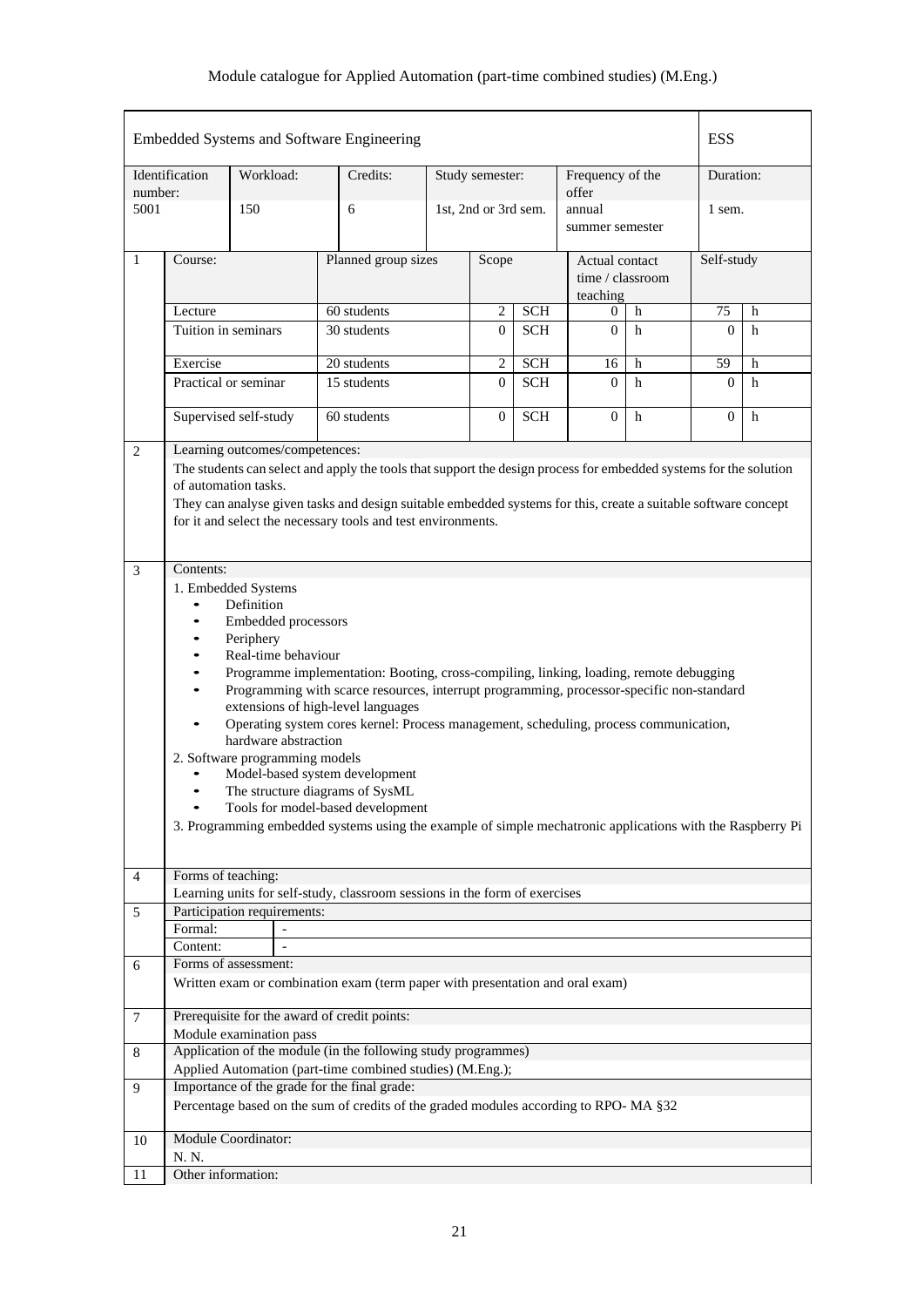Required literature (in addition to the textbooks) will be announced each semester.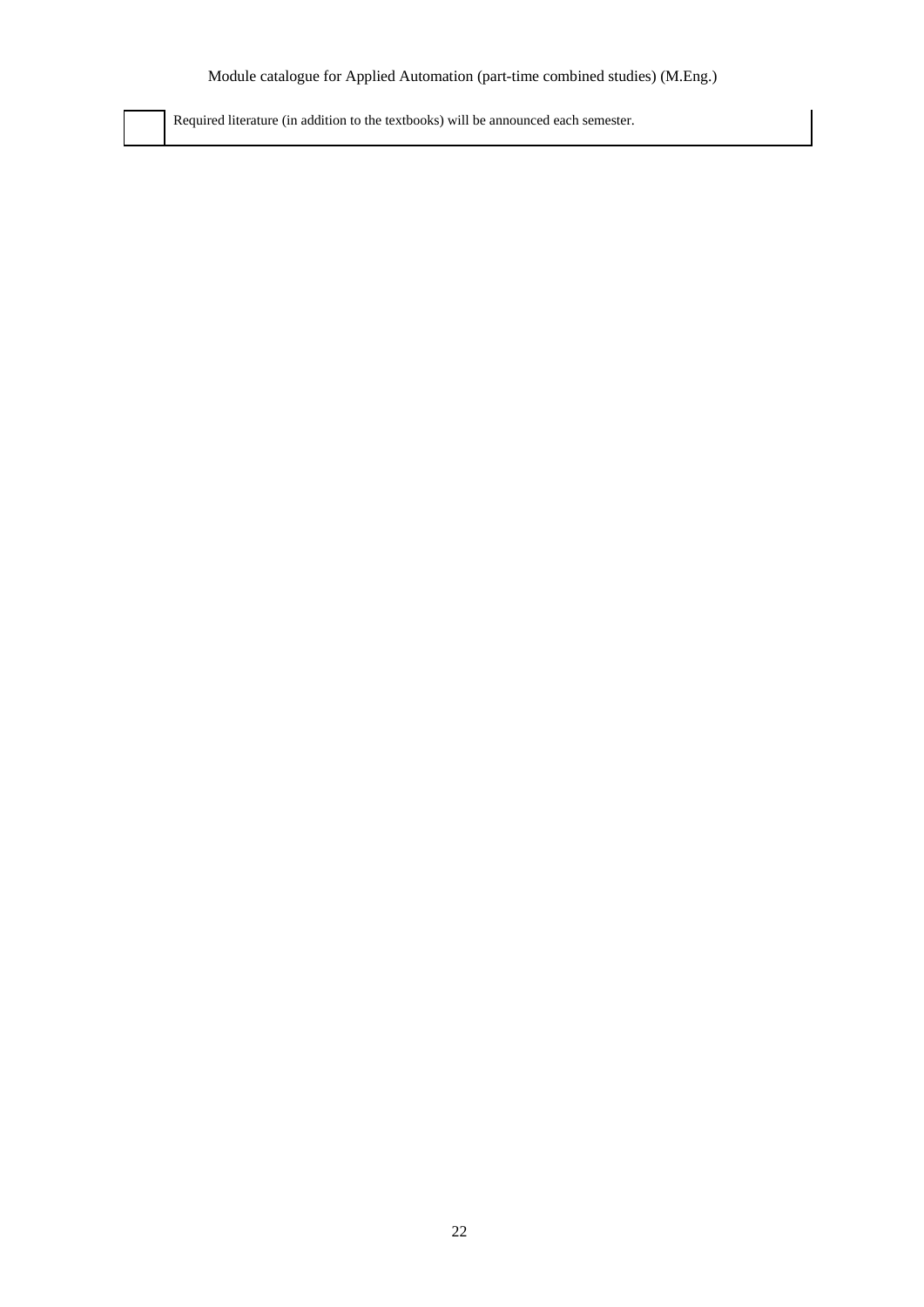|                |                                                                                                                                                                                                                                                                                                                                                                                                                                                                                                                                                                                                                                                                                                                                                                          |                                        | Intellectual Property and Competition Law                                                                                                                                                                                                                                                                                                                                                     |                      |                 |            |                                                |    | <b>GRW</b>   |   |
|----------------|--------------------------------------------------------------------------------------------------------------------------------------------------------------------------------------------------------------------------------------------------------------------------------------------------------------------------------------------------------------------------------------------------------------------------------------------------------------------------------------------------------------------------------------------------------------------------------------------------------------------------------------------------------------------------------------------------------------------------------------------------------------------------|----------------------------------------|-----------------------------------------------------------------------------------------------------------------------------------------------------------------------------------------------------------------------------------------------------------------------------------------------------------------------------------------------------------------------------------------------|----------------------|-----------------|------------|------------------------------------------------|----|--------------|---|
| number:        | Identification                                                                                                                                                                                                                                                                                                                                                                                                                                                                                                                                                                                                                                                                                                                                                           | Workload:                              | Credits:                                                                                                                                                                                                                                                                                                                                                                                      |                      | Study semester: |            | Frequency of the<br>offer                      |    | Duration:    |   |
| 5007           |                                                                                                                                                                                                                                                                                                                                                                                                                                                                                                                                                                                                                                                                                                                                                                          | 150                                    | 6                                                                                                                                                                                                                                                                                                                                                                                             | 1st, 2nd or 3rd sem. |                 |            | each semester                                  |    | 1 sem.       |   |
| $\mathbf{1}$   | Course:                                                                                                                                                                                                                                                                                                                                                                                                                                                                                                                                                                                                                                                                                                                                                                  |                                        |                                                                                                                                                                                                                                                                                                                                                                                               | Planned group sizes  |                 |            | Actual contact<br>time / classroom<br>teaching |    | Self-study   |   |
|                | Lecture                                                                                                                                                                                                                                                                                                                                                                                                                                                                                                                                                                                                                                                                                                                                                                  |                                        | 60 students                                                                                                                                                                                                                                                                                                                                                                                   |                      | 2               | <b>SCH</b> | 0                                              | h  | 75           | h |
|                | Tuition in seminars                                                                                                                                                                                                                                                                                                                                                                                                                                                                                                                                                                                                                                                                                                                                                      |                                        | 30 students                                                                                                                                                                                                                                                                                                                                                                                   |                      |                 |            | $\Omega$                                       | h  | $\Omega$     | h |
|                | Exercise                                                                                                                                                                                                                                                                                                                                                                                                                                                                                                                                                                                                                                                                                                                                                                 |                                        | 20 students                                                                                                                                                                                                                                                                                                                                                                                   | $\overline{2}$       | <b>SCH</b>      | 16         | $\overline{h}$                                 | 59 | h            |   |
|                |                                                                                                                                                                                                                                                                                                                                                                                                                                                                                                                                                                                                                                                                                                                                                                          | Practical or seminar                   | 15 students                                                                                                                                                                                                                                                                                                                                                                                   |                      | $\Omega$        | <b>SCH</b> | $\Omega$                                       | h  | $\Omega$     | h |
|                |                                                                                                                                                                                                                                                                                                                                                                                                                                                                                                                                                                                                                                                                                                                                                                          | Supervised self-study                  | 60 students                                                                                                                                                                                                                                                                                                                                                                                   |                      | $\overline{0}$  | <b>SCH</b> | $\overline{0}$                                 | h  | $\mathbf{0}$ | h |
| 2              |                                                                                                                                                                                                                                                                                                                                                                                                                                                                                                                                                                                                                                                                                                                                                                          | Learning outcomes/competences:         |                                                                                                                                                                                                                                                                                                                                                                                               |                      |                 |            |                                                |    |              |   |
|                | utility model and trade mark law, they know the origins, contents and legal effects of patents, designs and trade<br>marks and can analyse individual practical cases, they can evaluate the (negative) prohibition rights in the case<br>of patent, design and trademark infringements and the (positive) possibilities of exploitation of industrial<br>property rights, in particular through licensing and understand the complementary protection under competition<br>law against imitation. They will be able to classify and evaluate various methods (IP right infringements) to<br>counteract product and brand piracy.<br>In addition, they can develop protection concepts independently or as part of a team, and implement (apply) them<br>in the company. |                                        |                                                                                                                                                                                                                                                                                                                                                                                               |                      |                 |            |                                                |    |              |   |
| 3              | Contents:                                                                                                                                                                                                                                                                                                                                                                                                                                                                                                                                                                                                                                                                                                                                                                |                                        |                                                                                                                                                                                                                                                                                                                                                                                               |                      |                 |            |                                                |    |              |   |
|                |                                                                                                                                                                                                                                                                                                                                                                                                                                                                                                                                                                                                                                                                                                                                                                          |                                        | Patent, utility model and employee invention law, trade mark law, European and international<br>agreements on intellectual property, unfair competition law (supplementary competition law protection<br>against imitation), licensing contract law.<br>Effects of product piracy and protective measures,<br>Development of effective protection concepts and implementation in the company. |                      |                 |            |                                                |    |              |   |
| 4              | Forms of teaching:                                                                                                                                                                                                                                                                                                                                                                                                                                                                                                                                                                                                                                                                                                                                                       |                                        |                                                                                                                                                                                                                                                                                                                                                                                               |                      |                 |            |                                                |    |              |   |
|                |                                                                                                                                                                                                                                                                                                                                                                                                                                                                                                                                                                                                                                                                                                                                                                          |                                        | Learning units for self-study, classroom sessions in the form of exercises                                                                                                                                                                                                                                                                                                                    |                      |                 |            |                                                |    |              |   |
| 5              | Formal:                                                                                                                                                                                                                                                                                                                                                                                                                                                                                                                                                                                                                                                                                                                                                                  | Participation requirements:            |                                                                                                                                                                                                                                                                                                                                                                                               |                      |                 |            |                                                |    |              |   |
|                | Content:                                                                                                                                                                                                                                                                                                                                                                                                                                                                                                                                                                                                                                                                                                                                                                 |                                        |                                                                                                                                                                                                                                                                                                                                                                                               |                      |                 |            |                                                |    |              |   |
| 6              |                                                                                                                                                                                                                                                                                                                                                                                                                                                                                                                                                                                                                                                                                                                                                                          | Forms of assessment:                   |                                                                                                                                                                                                                                                                                                                                                                                               |                      |                 |            |                                                |    |              |   |
|                |                                                                                                                                                                                                                                                                                                                                                                                                                                                                                                                                                                                                                                                                                                                                                                          |                                        | Written or oral examination or term paper                                                                                                                                                                                                                                                                                                                                                     |                      |                 |            |                                                |    |              |   |
| $\overline{7}$ |                                                                                                                                                                                                                                                                                                                                                                                                                                                                                                                                                                                                                                                                                                                                                                          |                                        | Prerequisite for the award of credit points:                                                                                                                                                                                                                                                                                                                                                  |                      |                 |            |                                                |    |              |   |
|                |                                                                                                                                                                                                                                                                                                                                                                                                                                                                                                                                                                                                                                                                                                                                                                          | Module examination pass                |                                                                                                                                                                                                                                                                                                                                                                                               |                      |                 |            |                                                |    |              |   |
| 8              |                                                                                                                                                                                                                                                                                                                                                                                                                                                                                                                                                                                                                                                                                                                                                                          |                                        | Application of the module (in the following study programmes)                                                                                                                                                                                                                                                                                                                                 |                      |                 |            |                                                |    |              |   |
|                |                                                                                                                                                                                                                                                                                                                                                                                                                                                                                                                                                                                                                                                                                                                                                                          | (part-time combined studies) (M.Eng.); | Applied Automation (part-time combined studies) (M.Eng.); Industrial Engineering and Management                                                                                                                                                                                                                                                                                               |                      |                 |            |                                                |    |              |   |
| 9              |                                                                                                                                                                                                                                                                                                                                                                                                                                                                                                                                                                                                                                                                                                                                                                          |                                        | Importance of the grade for the final grade:                                                                                                                                                                                                                                                                                                                                                  |                      |                 |            |                                                |    |              |   |
|                |                                                                                                                                                                                                                                                                                                                                                                                                                                                                                                                                                                                                                                                                                                                                                                          |                                        | Percentage based on the sum of credits of the graded modules according to RPO-MA §32                                                                                                                                                                                                                                                                                                          |                      |                 |            |                                                |    |              |   |
| 10             |                                                                                                                                                                                                                                                                                                                                                                                                                                                                                                                                                                                                                                                                                                                                                                          | Module Coordinator:                    |                                                                                                                                                                                                                                                                                                                                                                                               |                      |                 |            |                                                |    |              |   |
|                |                                                                                                                                                                                                                                                                                                                                                                                                                                                                                                                                                                                                                                                                                                                                                                          | Prof. Dr. Brunhilde Steckler           |                                                                                                                                                                                                                                                                                                                                                                                               |                      |                 |            |                                                |    |              |   |
| 11             | Other information:                                                                                                                                                                                                                                                                                                                                                                                                                                                                                                                                                                                                                                                                                                                                                       |                                        |                                                                                                                                                                                                                                                                                                                                                                                               |                      |                 |            |                                                |    |              |   |
|                |                                                                                                                                                                                                                                                                                                                                                                                                                                                                                                                                                                                                                                                                                                                                                                          |                                        | Benkard, Patentgesetz, 11. Auflage München 2015.                                                                                                                                                                                                                                                                                                                                              |                      |                 |            |                                                |    |              |   |
|                |                                                                                                                                                                                                                                                                                                                                                                                                                                                                                                                                                                                                                                                                                                                                                                          |                                        | Berlit, Markenrecht, 10. Auflage München 2015.<br>Eckhardt/Klett (Hrsg.), Wettbewerbsrecht, Gewerblicher Rechtsschutz und Urheberrecht                                                                                                                                                                                                                                                        |                      |                 |            |                                                |    |              |   |
|                |                                                                                                                                                                                                                                                                                                                                                                                                                                                                                                                                                                                                                                                                                                                                                                          |                                        | (Vorschriftensammlung), jeweils aktuelle Auflage.                                                                                                                                                                                                                                                                                                                                             |                      |                 |            |                                                |    |              |   |
|                |                                                                                                                                                                                                                                                                                                                                                                                                                                                                                                                                                                                                                                                                                                                                                                          |                                        | OR: Beck-Texte im dtv (PatentR, DesignR, MarkenR etc.).<br>Eisenmann/Jautz, Grundriss Gewerblicher Rechtsschutz und Urheberrecht, 10. Auf-                                                                                                                                                                                                                                                    |                      |                 |            |                                                |    |              |   |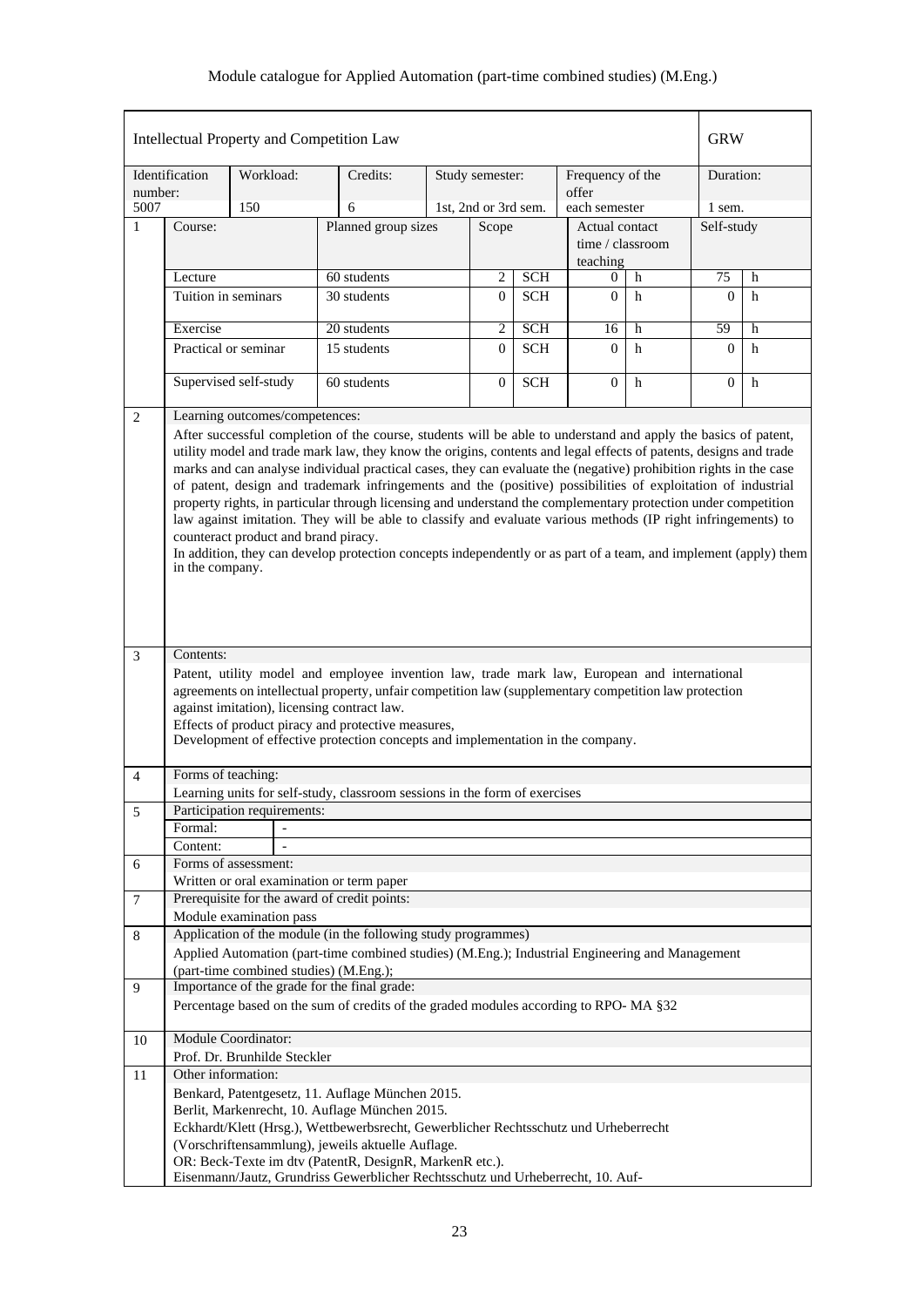lage 2015. Gausemeier/Glatz/Lindemann, Präventiver Produktschutz, München 2012. Götting, Gewerblicher Rechtsschutz (Patent-, Gebrauchsmuster-, Design- und Markenrecht, 10. Auflage 2014. Hering, Gewerblicher Rechtsschutz für Ingenieure, 2014. Haedicke (Hrsg.), Patentrecht, 3. Auflage 2015. Nordemann, Wettbewerbsrecht, Markenrecht, 11. Auflage, Baden Baden 2012.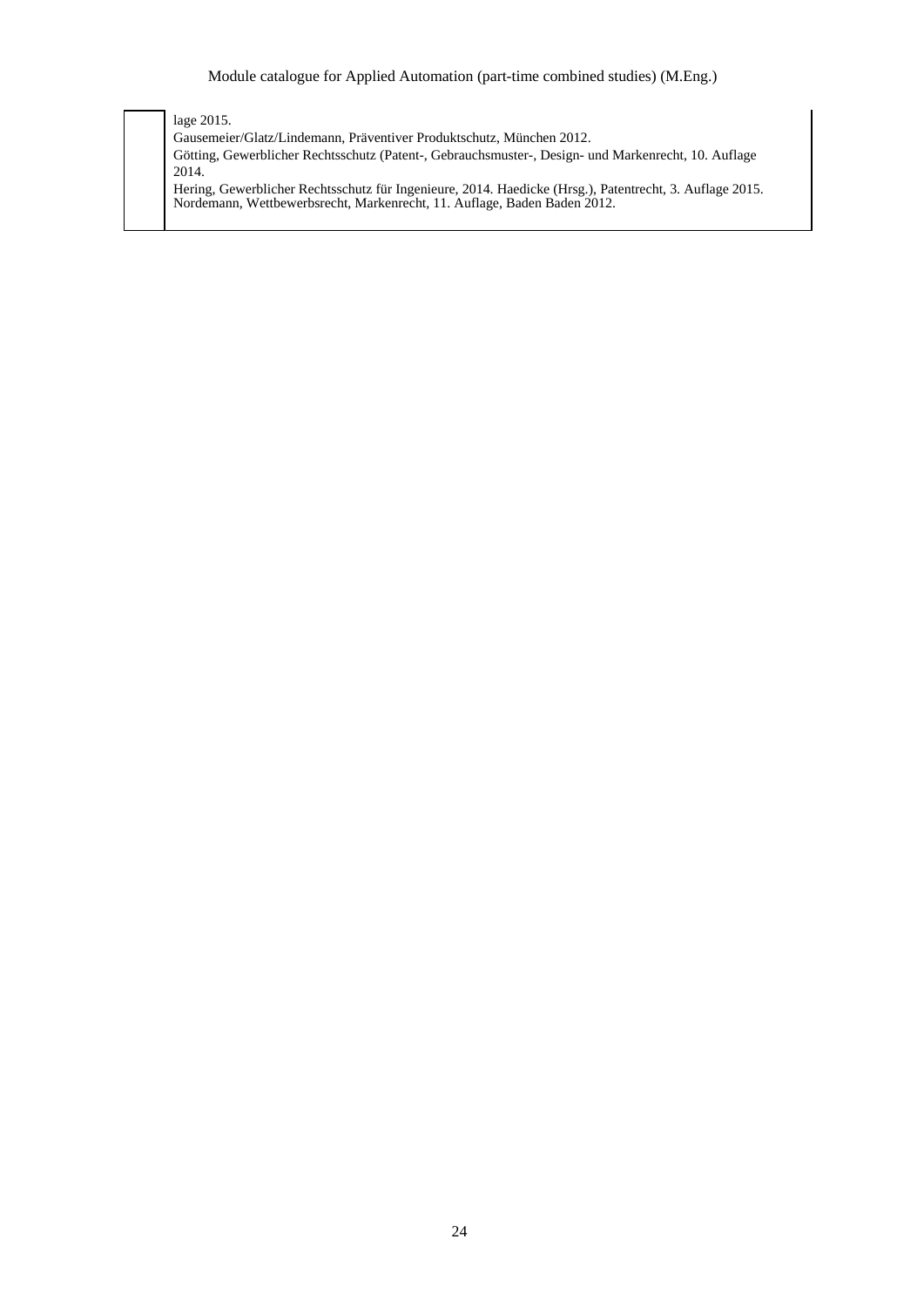|                |                                                                                                                                                | Handling Technology and Robotics                                        |                                                                                                                                                                                                                           |  |                      |            |                           |                     | <b>HR</b>      |             |  |
|----------------|------------------------------------------------------------------------------------------------------------------------------------------------|-------------------------------------------------------------------------|---------------------------------------------------------------------------------------------------------------------------------------------------------------------------------------------------------------------------|--|----------------------|------------|---------------------------|---------------------|----------------|-------------|--|
| number:        | Identification                                                                                                                                 | Workload:                                                               | Credits:                                                                                                                                                                                                                  |  | Study semester:      |            | Frequency of the<br>offer |                     | Duration:      |             |  |
| 5009           |                                                                                                                                                | 150                                                                     | 6                                                                                                                                                                                                                         |  | 1st, 2nd or 3rd sem. |            | annual<br>winter semester |                     | 1 sem.         |             |  |
| 1              | Course:                                                                                                                                        |                                                                         | Planned group sizes                                                                                                                                                                                                       |  | Scope                |            |                           | Actual contact time |                | Self-study  |  |
|                |                                                                                                                                                |                                                                         |                                                                                                                                                                                                                           |  |                      |            | classroom teaching        |                     |                |             |  |
|                | Lecture                                                                                                                                        |                                                                         | 60 students                                                                                                                                                                                                               |  | $\overline{2}$       | <b>SCH</b> | $\overline{0}$            | h                   | 75             | h           |  |
|                | Tuition in seminars                                                                                                                            |                                                                         | 30 students                                                                                                                                                                                                               |  | $\overline{0}$       | <b>SCH</b> | $\overline{0}$            | h                   | $\Omega$       | h           |  |
|                | Exercise                                                                                                                                       |                                                                         | 20 students                                                                                                                                                                                                               |  | 1                    | <b>SCH</b> | 8                         | $\mathbf h$         | 51             | $\mathbf h$ |  |
|                |                                                                                                                                                | Practical or seminar                                                    | 15 students                                                                                                                                                                                                               |  | $\mathbf{1}$         | <b>SCH</b> | 16                        | h                   | $\overline{0}$ | h           |  |
|                |                                                                                                                                                |                                                                         |                                                                                                                                                                                                                           |  |                      |            |                           |                     |                |             |  |
|                |                                                                                                                                                | Supervised self-study                                                   | 60 students                                                                                                                                                                                                               |  | $\boldsymbol{0}$     | <b>SCH</b> | $\theta$                  | h                   | $\overline{0}$ | h           |  |
| 2              |                                                                                                                                                | Learning outcomes/competences:                                          |                                                                                                                                                                                                                           |  |                      |            |                           |                     |                |             |  |
|                |                                                                                                                                                | design them constructively.<br>technology and create the system layout. | The students can analyse the problems from the field of handling technology, propose suitable solutions and<br>They can select a suitable robot for a handling task, equip it with the necessary peripherals and gripping |  |                      |            |                           |                     |                |             |  |
|                | They can implement the presented algorithms for coordinate transformation and master the practical aspects of<br>programming a robotic system. |                                                                         |                                                                                                                                                                                                                           |  |                      |            |                           |                     |                |             |  |
| 3              | Contents:                                                                                                                                      |                                                                         |                                                                                                                                                                                                                           |  |                      |            |                           |                     |                |             |  |
|                |                                                                                                                                                | 1. Manufacturing automation                                             |                                                                                                                                                                                                                           |  |                      |            |                           |                     |                |             |  |
|                | $\bullet$<br>$\bullet$                                                                                                                         | Tasks, areas and functions                                              | Manually controlled handling machines                                                                                                                                                                                     |  |                      |            |                           |                     |                |             |  |
|                | $\bullet$                                                                                                                                      |                                                                         | Programmable handling machines                                                                                                                                                                                            |  |                      |            |                           |                     |                |             |  |
|                | $\bullet$                                                                                                                                      |                                                                         | Use of handling equipment in assembly technology                                                                                                                                                                          |  |                      |            |                           |                     |                |             |  |
|                | 2. Robotics                                                                                                                                    |                                                                         | Characteristics of an industrial robot                                                                                                                                                                                    |  |                      |            |                           |                     |                |             |  |
|                | $\bullet$                                                                                                                                      | Kinematics of the robot                                                 |                                                                                                                                                                                                                           |  |                      |            |                           |                     |                |             |  |
|                | Kinematic basics                                                                                                                               |                                                                         |                                                                                                                                                                                                                           |  |                      |            |                           |                     |                |             |  |
|                | Robot kinematics                                                                                                                               |                                                                         |                                                                                                                                                                                                                           |  |                      |            |                           |                     |                |             |  |
|                |                                                                                                                                                |                                                                         | Coordinate transformation using homogeneous transformations                                                                                                                                                               |  |                      |            |                           |                     |                |             |  |
|                |                                                                                                                                                | The Denavit-Hartenberg transformation                                   | Transformations between robot and world coordinates (backward transf.)                                                                                                                                                    |  |                      |            |                           |                     |                |             |  |
|                |                                                                                                                                                | Robot control and regulation                                            |                                                                                                                                                                                                                           |  |                      |            |                           |                     |                |             |  |
|                | $\bullet$                                                                                                                                      |                                                                         | Power transmission and drives for robots                                                                                                                                                                                  |  |                      |            |                           |                     |                |             |  |
|                | $\bullet$<br>$\bullet$                                                                                                                         | Robot programming                                                       | Industrial robot use and application examples                                                                                                                                                                             |  |                      |            |                           |                     |                |             |  |
| $\overline{4}$ | Forms of teaching:                                                                                                                             |                                                                         |                                                                                                                                                                                                                           |  |                      |            |                           |                     |                |             |  |
|                |                                                                                                                                                |                                                                         | Learning units for self-study, classroom events in the form of exercises and practicals                                                                                                                                   |  |                      |            |                           |                     |                |             |  |
| 5              |                                                                                                                                                | Participation requirements:                                             |                                                                                                                                                                                                                           |  |                      |            |                           |                     |                |             |  |
|                | Formal:                                                                                                                                        | $\overline{\phantom{a}}$                                                |                                                                                                                                                                                                                           |  |                      |            |                           |                     |                |             |  |
| 6              | Content:                                                                                                                                       | Forms of assessment:                                                    |                                                                                                                                                                                                                           |  |                      |            |                           |                     |                |             |  |
|                |                                                                                                                                                |                                                                         | Written exam or combination exam (term paper with presentation and oral exam)                                                                                                                                             |  |                      |            |                           |                     |                |             |  |
|                |                                                                                                                                                |                                                                         | Prerequisite for the award of credit points:                                                                                                                                                                              |  |                      |            |                           |                     |                |             |  |
| 7              |                                                                                                                                                | Module examination pass                                                 |                                                                                                                                                                                                                           |  |                      |            |                           |                     |                |             |  |
| 8              |                                                                                                                                                |                                                                         | Application of the module (in the following study programmes)                                                                                                                                                             |  |                      |            |                           |                     |                |             |  |
|                |                                                                                                                                                |                                                                         | Applied Automation (part-time combined studies) (M.Eng.);                                                                                                                                                                 |  |                      |            |                           |                     |                |             |  |
| 9              |                                                                                                                                                |                                                                         | Importance of the grade for the final grade:                                                                                                                                                                              |  |                      |            |                           |                     |                |             |  |
|                |                                                                                                                                                |                                                                         | Percentage based on the sum of credits of the graded modules according to RPO-MA §32                                                                                                                                      |  |                      |            |                           |                     |                |             |  |
| 10             |                                                                                                                                                | <b>Module Coordinator:</b>                                              |                                                                                                                                                                                                                           |  |                      |            |                           |                     |                |             |  |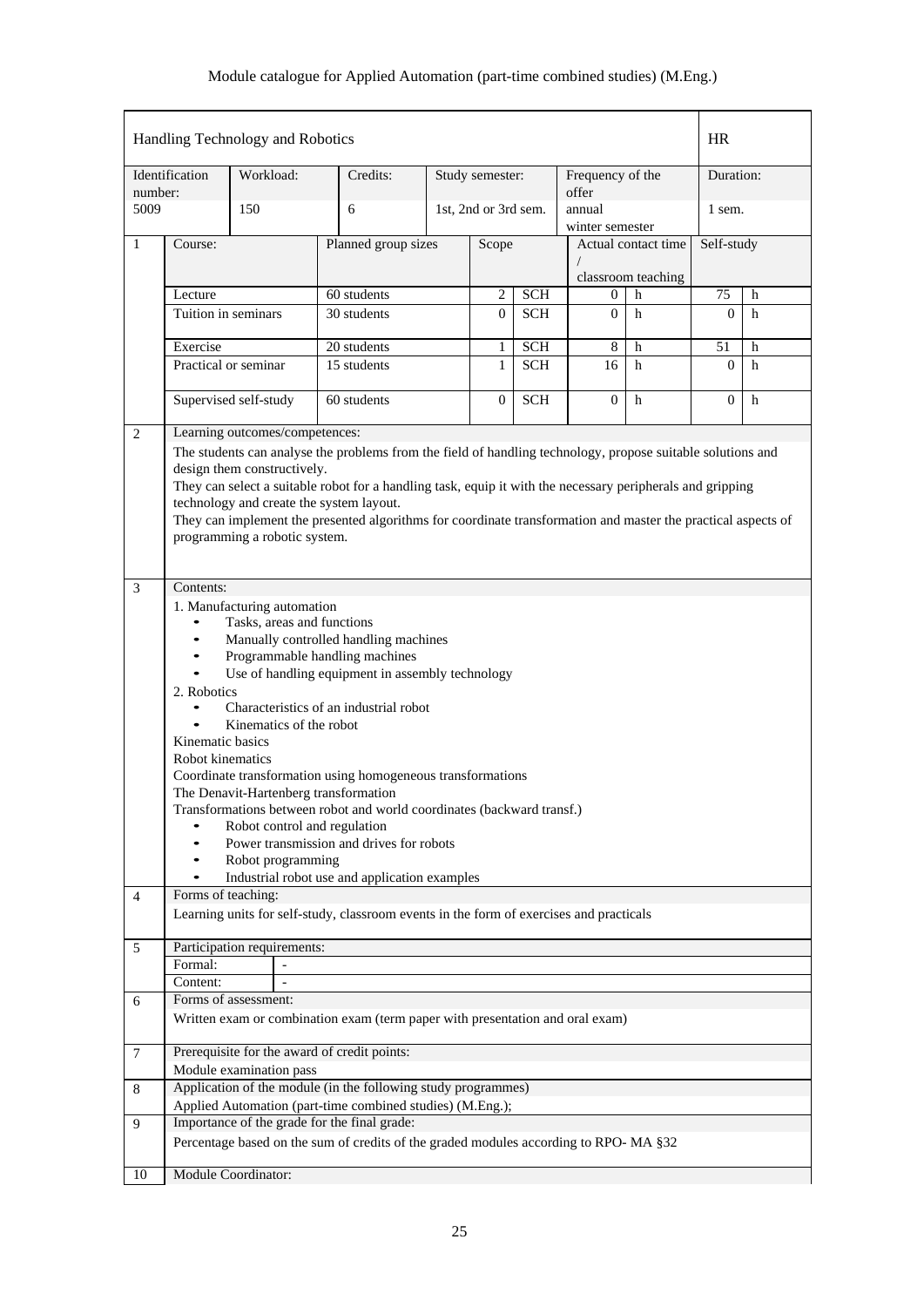| Prof. Dr. Michael Leuer                                                             |
|-------------------------------------------------------------------------------------|
| Other information:                                                                  |
| Required literature (in addition to the textbooks) will be announced each semester. |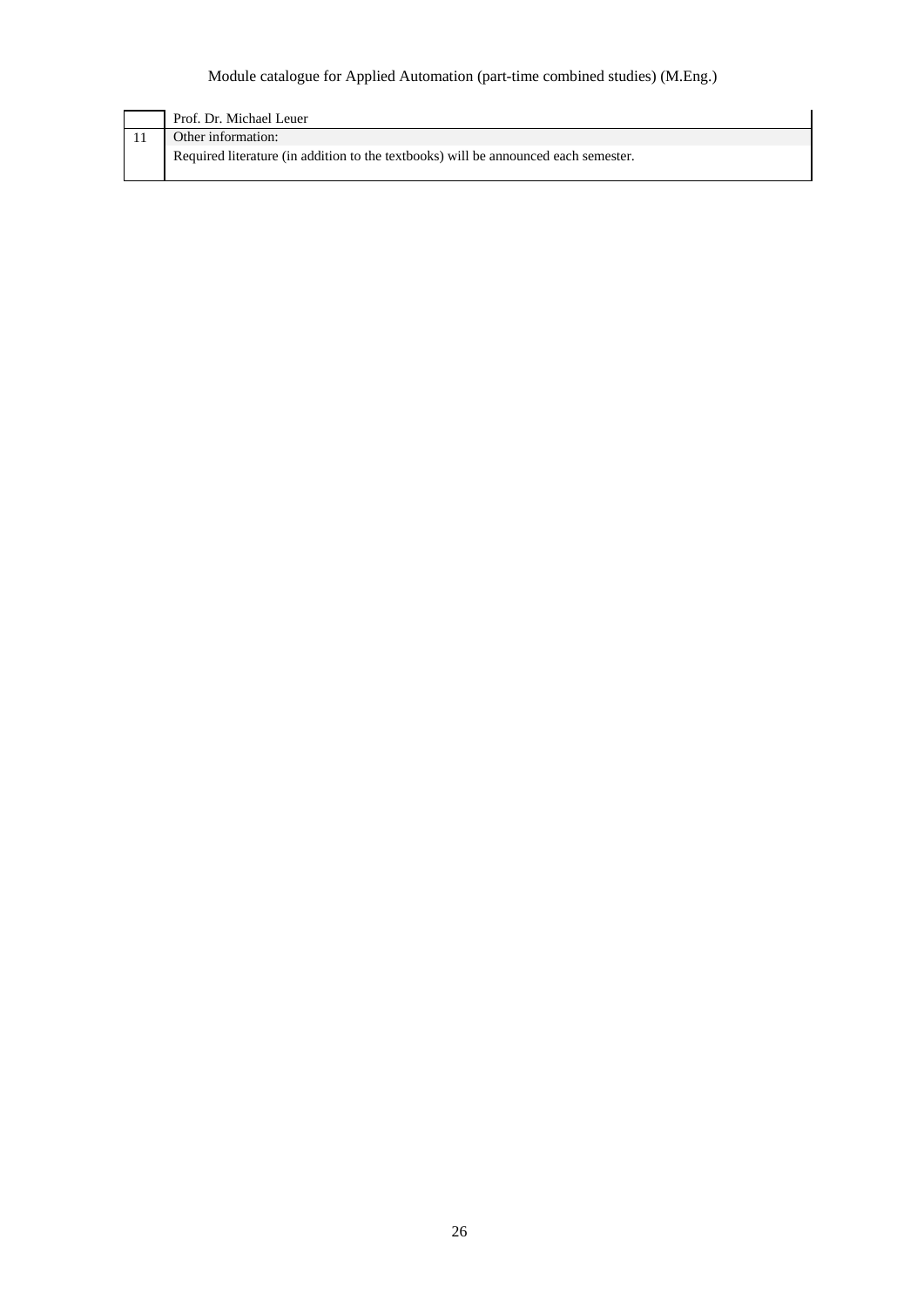|                |                                                                                                                                                                                                                                                                           |                                                                                                                                                                                                                                                                                                                                                                                                                                                        | Industrial Bus Technology and Communication                                                                                                                                                                                                                                                                                                                                                                                                                                                                                                                         |                     |                      |            |                                                   |   | <b>IBK</b>     |   |
|----------------|---------------------------------------------------------------------------------------------------------------------------------------------------------------------------------------------------------------------------------------------------------------------------|--------------------------------------------------------------------------------------------------------------------------------------------------------------------------------------------------------------------------------------------------------------------------------------------------------------------------------------------------------------------------------------------------------------------------------------------------------|---------------------------------------------------------------------------------------------------------------------------------------------------------------------------------------------------------------------------------------------------------------------------------------------------------------------------------------------------------------------------------------------------------------------------------------------------------------------------------------------------------------------------------------------------------------------|---------------------|----------------------|------------|---------------------------------------------------|---|----------------|---|
| number:        | Identification                                                                                                                                                                                                                                                            | Workload:                                                                                                                                                                                                                                                                                                                                                                                                                                              | Credits:                                                                                                                                                                                                                                                                                                                                                                                                                                                                                                                                                            |                     | Study semester:      |            | Frequency of the<br>offer                         |   | Duration:      |   |
| 5008           |                                                                                                                                                                                                                                                                           | 150                                                                                                                                                                                                                                                                                                                                                                                                                                                    | 6                                                                                                                                                                                                                                                                                                                                                                                                                                                                                                                                                                   |                     | 1st, 2nd or 3rd sem. |            | annual<br>summer semester                         |   | 1 sem.         |   |
| 1              | Course:                                                                                                                                                                                                                                                                   |                                                                                                                                                                                                                                                                                                                                                                                                                                                        |                                                                                                                                                                                                                                                                                                                                                                                                                                                                                                                                                                     | Planned group sizes |                      |            | actual<br>Contact time /<br>classroom<br>teaching |   | Self-study     |   |
|                | Lecture                                                                                                                                                                                                                                                                   |                                                                                                                                                                                                                                                                                                                                                                                                                                                        | 60 students                                                                                                                                                                                                                                                                                                                                                                                                                                                                                                                                                         |                     | <b>SCH</b><br>2      |            | h<br>0                                            |   | 75             | h |
|                |                                                                                                                                                                                                                                                                           | Tuition in seminars                                                                                                                                                                                                                                                                                                                                                                                                                                    | 30 students                                                                                                                                                                                                                                                                                                                                                                                                                                                                                                                                                         |                     | 0                    | <b>SCH</b> | $\overline{0}$                                    | h | $\mathbf{0}$   | h |
|                | Exercise                                                                                                                                                                                                                                                                  |                                                                                                                                                                                                                                                                                                                                                                                                                                                        | 20 students                                                                                                                                                                                                                                                                                                                                                                                                                                                                                                                                                         |                     | 1                    | <b>SCH</b> | 8                                                 | h | 51             | h |
|                |                                                                                                                                                                                                                                                                           | Practical or seminar                                                                                                                                                                                                                                                                                                                                                                                                                                   | 15 students                                                                                                                                                                                                                                                                                                                                                                                                                                                                                                                                                         |                     | 1                    | <b>SCH</b> | 16                                                | h | $\Omega$       | h |
|                |                                                                                                                                                                                                                                                                           | Supervised self-study                                                                                                                                                                                                                                                                                                                                                                                                                                  | 60 students                                                                                                                                                                                                                                                                                                                                                                                                                                                                                                                                                         |                     | 0                    | <b>SCH</b> | $\Omega$                                          | h | $\overline{0}$ | h |
| 3              | Contents:<br><b>Basics</b><br>1.<br>$\bullet$                                                                                                                                                                                                                             | and set up and operate bus systems.                                                                                                                                                                                                                                                                                                                                                                                                                    | They can assess and select industrial bus systems with regard to their suitability under given boundary conditions<br>Significance of fieldbus systems (classification and overview, OSI model)                                                                                                                                                                                                                                                                                                                                                                     |                     |                      |            |                                                   |   |                |   |
|                | $\bullet$<br>$\bullet$<br>$\bullet$<br>$\bullet$<br>$\bullet$<br>2.<br>3.<br>$\bullet$<br>$\bullet$<br>4.<br>$\bullet$<br>$\bullet$<br>5.<br>I <sub>o</sub> T<br>$\bullet$<br>$\bullet$<br>٠<br>$\bullet$<br>Security<br>$\bullet$<br>$\bullet$<br>$\bullet$<br>$\bullet$ | <b>EMC</b> considerations<br>Network hierarchies<br><b>IoT</b> architectures<br>Industrial bus systems<br><b>Industrial Wireless</b><br><b>CAN</b><br>FlexRay<br><b>LIN</b><br>Pub/Sub instead of Client/Server<br>OPC/UA<br><b>TSN</b><br>IoT protocols (MQTT, AMQP)<br>Platforms<br>Design of communication systems<br>Project planning<br>Design and system planning<br>Performance analysis<br>Test<br>Diagnosis/Maintenance<br>Forms of teaching: | Physical layer (medium, coding, topology, interfaces, )<br>Data link layer (data backup, access procedures)<br>Transmission media (symmetrical, asymmetrical, fibre optics, radio, )<br>Real-time requirements / determinism<br>Connection of networks (repeaters, bridges, routers, gateway)<br>Management / process control / field / sensor-actuator level<br>Overview, application and decision-making aids<br>Classic fieldbuses: Profibus, Interbus-S, AS-Interface, Sercos<br>Industrial Ethernet, focus on Ethercat<br>Bus systems in the automotive sector |                     |                      |            |                                                   |   |                |   |
| $\overline{4}$ |                                                                                                                                                                                                                                                                           |                                                                                                                                                                                                                                                                                                                                                                                                                                                        | Learning units for self-study, classroom sessions in the form of exercises                                                                                                                                                                                                                                                                                                                                                                                                                                                                                          |                     |                      |            |                                                   |   |                |   |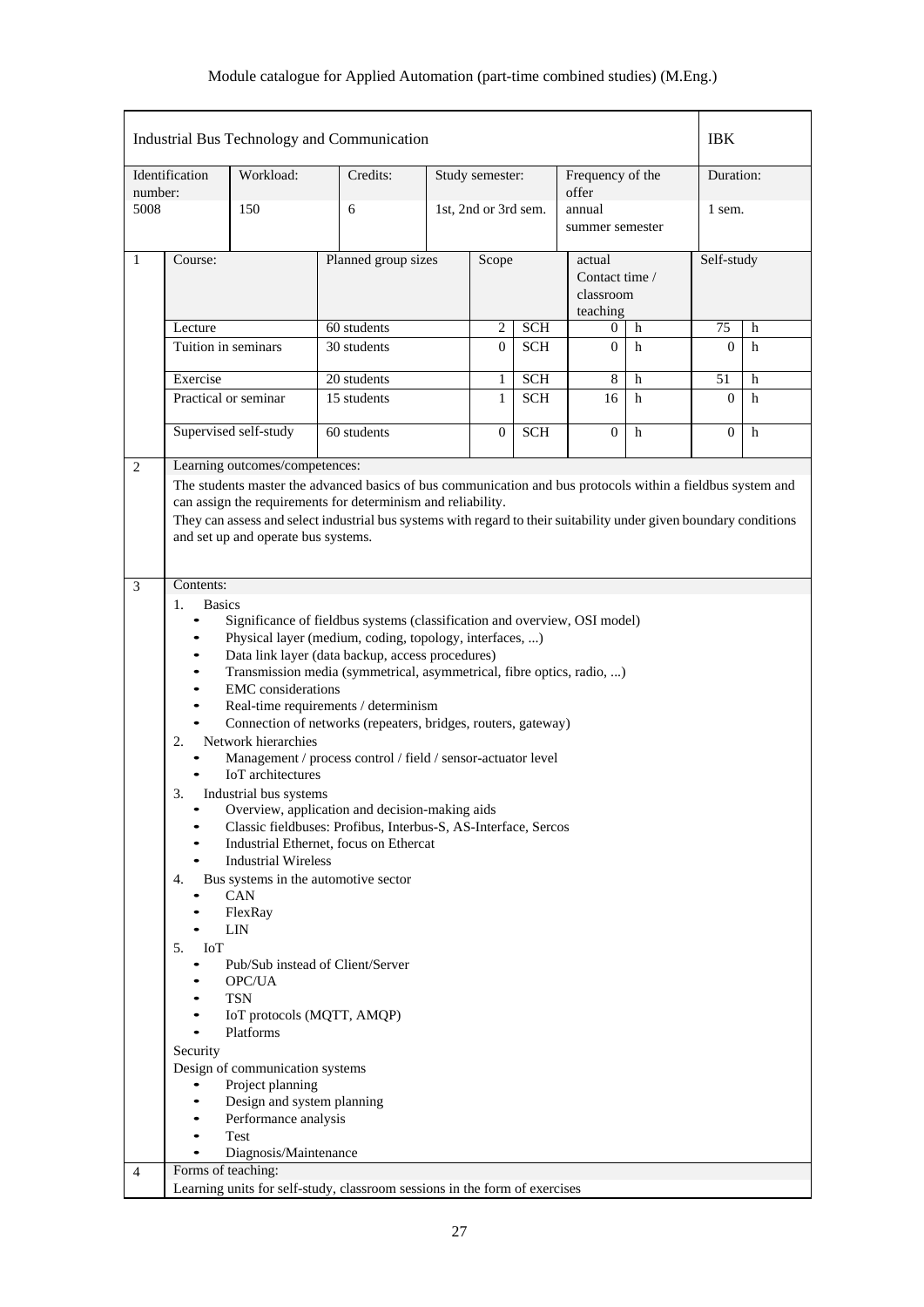|                | and practicals                                                                |                                                                                                        |  |  |  |  |  |  |  |
|----------------|-------------------------------------------------------------------------------|--------------------------------------------------------------------------------------------------------|--|--|--|--|--|--|--|
| $\overline{5}$ | Participation requirements:                                                   |                                                                                                        |  |  |  |  |  |  |  |
|                | Formal:                                                                       |                                                                                                        |  |  |  |  |  |  |  |
|                | Content:                                                                      |                                                                                                        |  |  |  |  |  |  |  |
| 6              | Forms of assessment:                                                          |                                                                                                        |  |  |  |  |  |  |  |
|                | Written exam or combination exam (term paper with presentation and oral exam) |                                                                                                        |  |  |  |  |  |  |  |
| $\overline{7}$ |                                                                               | Prerequisite for the award of credit points:                                                           |  |  |  |  |  |  |  |
|                |                                                                               | Module examination pass and course assessment                                                          |  |  |  |  |  |  |  |
| 8              | Application of the module (in the following study programmes)                 |                                                                                                        |  |  |  |  |  |  |  |
|                | time combined studies) (M.Eng.);                                              | Applied Automation (part-time combined studies) (M.Eng.); Industrial Engineering and Management (part- |  |  |  |  |  |  |  |
| 9              |                                                                               | Importance of the grade for the final grade:                                                           |  |  |  |  |  |  |  |
|                |                                                                               | Percentage based on the sum of credits of the graded modules according to RPO-MA §32                   |  |  |  |  |  |  |  |
| 10             | Module Coordinator:                                                           |                                                                                                        |  |  |  |  |  |  |  |
|                | N. N.                                                                         |                                                                                                        |  |  |  |  |  |  |  |
| 11             | Other information:                                                            |                                                                                                        |  |  |  |  |  |  |  |
|                |                                                                               | Required literature (in addition to the basic literature) will be announced each semester.             |  |  |  |  |  |  |  |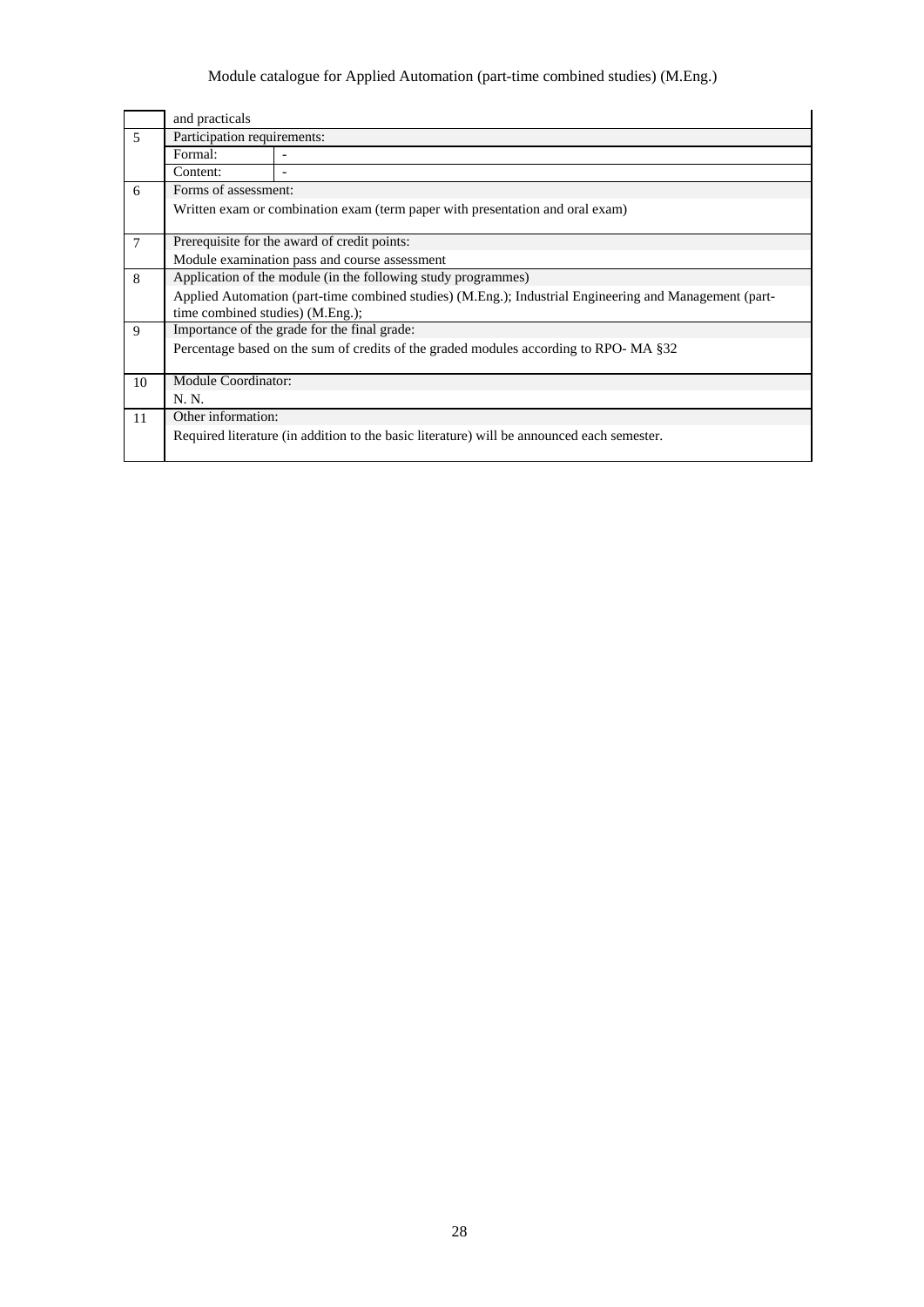|                 | Colloquium                                                                                                                                                                                                                                                                                                                                                                                        |                                |                                                                                                          |                     |                 |            |                              |   | <b>KLQ</b>       |             |  |  |  |  |  |
|-----------------|---------------------------------------------------------------------------------------------------------------------------------------------------------------------------------------------------------------------------------------------------------------------------------------------------------------------------------------------------------------------------------------------------|--------------------------------|----------------------------------------------------------------------------------------------------------|---------------------|-----------------|------------|------------------------------|---|------------------|-------------|--|--|--|--|--|
| number:         | Identification                                                                                                                                                                                                                                                                                                                                                                                    | Workload:                      | Credits:                                                                                                 |                     | Study semester: |            | Frequency of the<br>offer    |   | Duration:        |             |  |  |  |  |  |
| 5024            |                                                                                                                                                                                                                                                                                                                                                                                                   | 100                            | $\overline{4}$                                                                                           | 4th sem.            |                 |            | each semester                |   | 1 sem.           |             |  |  |  |  |  |
| 1               | Course:                                                                                                                                                                                                                                                                                                                                                                                           |                                |                                                                                                          | Planned group sizes |                 | Scope      | Actual contact               |   | Self-study       |             |  |  |  |  |  |
|                 |                                                                                                                                                                                                                                                                                                                                                                                                   |                                |                                                                                                          |                     |                 |            | time / classroom<br>teaching |   |                  |             |  |  |  |  |  |
|                 | Lecture                                                                                                                                                                                                                                                                                                                                                                                           |                                | 60 students                                                                                              |                     | $\overline{0}$  | <b>SCH</b> | 0                            | h | 100              | h           |  |  |  |  |  |
|                 | Tuition in seminars                                                                                                                                                                                                                                                                                                                                                                               |                                | 30 students                                                                                              |                     | $\Omega$        | <b>SCH</b> | $\Omega$                     | h | $\Omega$         | h           |  |  |  |  |  |
|                 | Exercise                                                                                                                                                                                                                                                                                                                                                                                          |                                | 20 students                                                                                              |                     | 0               | <b>SCH</b> | 0                            | h | $\boldsymbol{0}$ | h           |  |  |  |  |  |
|                 | Practical or seminar                                                                                                                                                                                                                                                                                                                                                                              |                                | 15 students                                                                                              |                     | $\Omega$        | <b>SCH</b> | $\Omega$                     | h | $\Omega$         | h           |  |  |  |  |  |
|                 |                                                                                                                                                                                                                                                                                                                                                                                                   |                                |                                                                                                          |                     |                 |            |                              |   |                  |             |  |  |  |  |  |
|                 |                                                                                                                                                                                                                                                                                                                                                                                                   | Supervised self-study          | 60 students                                                                                              |                     | $\mathbf{0}$    | <b>SCH</b> | $\overline{0}$               | h | $\mathbf{0}$     | $\mathbf h$ |  |  |  |  |  |
| 2               |                                                                                                                                                                                                                                                                                                                                                                                                   | Learning outcomes/competences: |                                                                                                          |                     |                 |            |                              |   |                  |             |  |  |  |  |  |
|                 | In the colloquium, the student demonstrates that he or she is able to orally present the results of the master thesis,<br>its subject-related foundations, its interdisciplinary connections and its extra-subject-related references and to<br>justify them independently. Students can critically question the results of their work and are able to assess their<br>significance for practice. |                                |                                                                                                          |                     |                 |            |                              |   |                  |             |  |  |  |  |  |
| 3               | Contents:                                                                                                                                                                                                                                                                                                                                                                                         |                                |                                                                                                          |                     |                 |            |                              |   |                  |             |  |  |  |  |  |
|                 |                                                                                                                                                                                                                                                                                                                                                                                                   |                                | The colloquium complements the master thesis and is to be assessed independently. Content of the thesis  |                     |                 |            |                              |   |                  |             |  |  |  |  |  |
|                 |                                                                                                                                                                                                                                                                                                                                                                                                   | according to the topic         |                                                                                                          |                     |                 |            |                              |   |                  |             |  |  |  |  |  |
|                 |                                                                                                                                                                                                                                                                                                                                                                                                   |                                | Defence of the procedure used in writing the thesis and questions that arose in the context of the work. |                     |                 |            |                              |   |                  |             |  |  |  |  |  |
| $\overline{4}$  | Forms of teaching:                                                                                                                                                                                                                                                                                                                                                                                |                                |                                                                                                          |                     |                 |            |                              |   |                  |             |  |  |  |  |  |
|                 | Oral examination                                                                                                                                                                                                                                                                                                                                                                                  |                                |                                                                                                          |                     |                 |            |                              |   |                  |             |  |  |  |  |  |
| 5               |                                                                                                                                                                                                                                                                                                                                                                                                   | Participation requirements:    |                                                                                                          |                     |                 |            |                              |   |                  |             |  |  |  |  |  |
|                 | Formal:                                                                                                                                                                                                                                                                                                                                                                                           |                                | All modules of the study programme must be successfully completed. The master thesis must                |                     |                 |            |                              |   |                  |             |  |  |  |  |  |
|                 |                                                                                                                                                                                                                                                                                                                                                                                                   |                                | be successfully completed.                                                                               |                     |                 |            |                              |   |                  |             |  |  |  |  |  |
|                 | Content:                                                                                                                                                                                                                                                                                                                                                                                          |                                | Treatment of the bachelor thesis                                                                         |                     |                 |            |                              |   |                  |             |  |  |  |  |  |
| 6               |                                                                                                                                                                                                                                                                                                                                                                                                   | Forms of assessment:           |                                                                                                          |                     |                 |            |                              |   |                  |             |  |  |  |  |  |
|                 |                                                                                                                                                                                                                                                                                                                                                                                                   |                                | Oral examination for a maximum duration of 75 minutes                                                    |                     |                 |            |                              |   |                  |             |  |  |  |  |  |
| $7\phantom{.0}$ |                                                                                                                                                                                                                                                                                                                                                                                                   |                                | Prerequisite for the award of credit points:                                                             |                     |                 |            |                              |   |                  |             |  |  |  |  |  |
|                 | Passed colloquium                                                                                                                                                                                                                                                                                                                                                                                 |                                |                                                                                                          |                     |                 |            |                              |   |                  |             |  |  |  |  |  |
| 8               |                                                                                                                                                                                                                                                                                                                                                                                                   |                                | Application of the module (in the following study programmes)                                            |                     |                 |            |                              |   |                  |             |  |  |  |  |  |
|                 |                                                                                                                                                                                                                                                                                                                                                                                                   |                                | Applied Automation (part-time combined studies) (M.Eng.); Industrial Engineering and Management          |                     |                 |            |                              |   |                  |             |  |  |  |  |  |
|                 |                                                                                                                                                                                                                                                                                                                                                                                                   |                                | (part-time combined studies) (M.Eng.);                                                                   |                     |                 |            |                              |   |                  |             |  |  |  |  |  |
| 9               |                                                                                                                                                                                                                                                                                                                                                                                                   |                                | Importance of the grade for the final grade:                                                             |                     |                 |            |                              |   |                  |             |  |  |  |  |  |
|                 |                                                                                                                                                                                                                                                                                                                                                                                                   |                                | Percentage based on the sum of credits of the graded modules according to RPO-MA §32                     |                     |                 |            |                              |   |                  |             |  |  |  |  |  |
|                 |                                                                                                                                                                                                                                                                                                                                                                                                   |                                |                                                                                                          |                     |                 |            |                              |   |                  |             |  |  |  |  |  |
| 10              |                                                                                                                                                                                                                                                                                                                                                                                                   | Module Coordinator:            |                                                                                                          |                     |                 |            |                              |   |                  |             |  |  |  |  |  |
|                 | N. N.                                                                                                                                                                                                                                                                                                                                                                                             |                                |                                                                                                          |                     |                 |            |                              |   |                  |             |  |  |  |  |  |
| 11              |                                                                                                                                                                                                                                                                                                                                                                                                   |                                |                                                                                                          |                     |                 |            |                              |   |                  |             |  |  |  |  |  |
|                 | $\overline{\phantom{a}}$                                                                                                                                                                                                                                                                                                                                                                          |                                |                                                                                                          |                     |                 |            | Other information:           |   |                  |             |  |  |  |  |  |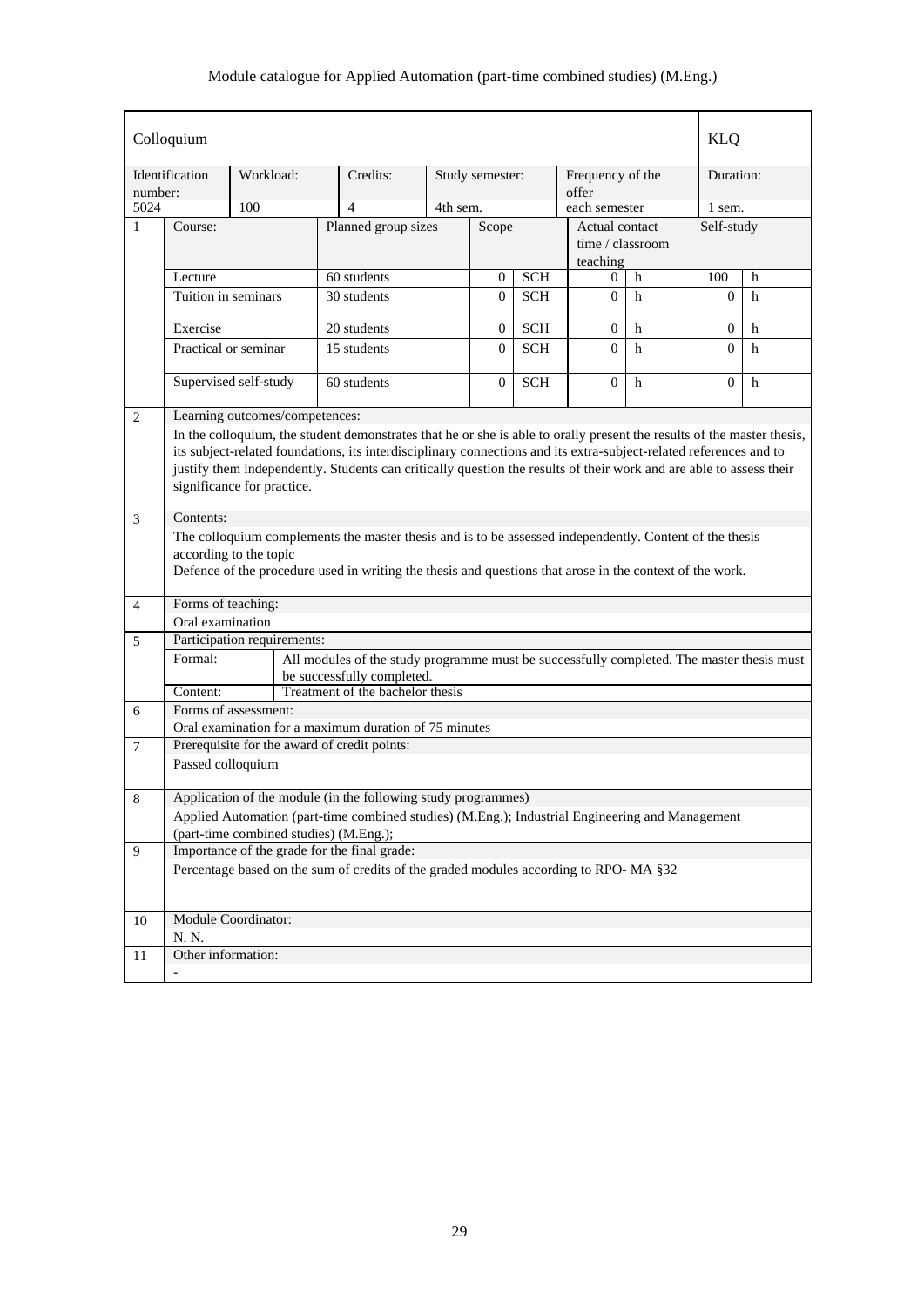|                | <b>Master Thesis</b>                                                                                                                                                                                                                                                                                                                                                        |           |  |                                                                                                                                           |  |                 |                  |                                                |             | <b>MAR</b>     |   |
|----------------|-----------------------------------------------------------------------------------------------------------------------------------------------------------------------------------------------------------------------------------------------------------------------------------------------------------------------------------------------------------------------------|-----------|--|-------------------------------------------------------------------------------------------------------------------------------------------|--|-----------------|------------------|------------------------------------------------|-------------|----------------|---|
| number:        | Identification                                                                                                                                                                                                                                                                                                                                                              | Workload: |  | Credits:                                                                                                                                  |  | Study semester: |                  | Frequency of the<br>offer                      |             | Duration:      |   |
| 5023           |                                                                                                                                                                                                                                                                                                                                                                             | 500       |  | 20                                                                                                                                        |  | 4th sem.        |                  | each semester                                  |             | 1 sem.         |   |
| 1              | Course:                                                                                                                                                                                                                                                                                                                                                                     |           |  | Planned group sizes                                                                                                                       |  |                 | Scope            | Actual contact<br>time / classroom<br>teaching |             | Self-study     |   |
|                | Lecture                                                                                                                                                                                                                                                                                                                                                                     |           |  | 60 students                                                                                                                               |  | $\theta$        | $\overline{SCH}$ | $\theta$                                       | h           | 500            | h |
|                | Tuition in seminars                                                                                                                                                                                                                                                                                                                                                         |           |  | 30 students                                                                                                                               |  | $\Omega$        | <b>SCH</b>       | $\Omega$                                       | h           | $\Omega$       | h |
|                | Exercise                                                                                                                                                                                                                                                                                                                                                                    |           |  | 20 students                                                                                                                               |  | $\overline{0}$  | SCH              | $\theta$                                       | h           | $\overline{0}$ | h |
|                | Practical or seminar                                                                                                                                                                                                                                                                                                                                                        |           |  | 15 students                                                                                                                               |  | $\Omega$        | <b>SCH</b>       | $\Omega$                                       | h           | $\Omega$       | h |
|                | Supervised self-study                                                                                                                                                                                                                                                                                                                                                       |           |  | 60 students                                                                                                                               |  | $\overline{0}$  | <b>SCH</b>       | $\Omega$                                       | $\mathbf h$ | $\overline{0}$ | h |
| 2              | Learning outcomes/competences:<br>After successful completion of the master thesis, the candidate is able to independently complete a practice-<br>oriented task from his/her special subject area within a specified period of time, both in the subject-specific<br>details and in the interdisciplinary contexts, using scientific methods.                              |           |  |                                                                                                                                           |  |                 |                  |                                                |             |                |   |
| 3              | Contents:<br>The master thesis is an independent scientific work from the subject area of the respective study programme with<br>a description and explanation of its solution. It can also be carried out through an empirical investigation or<br>through conceptual or design tasks or through an evaluation of existing sources. A combination of these is<br>possible. |           |  |                                                                                                                                           |  |                 |                  |                                                |             |                |   |
| $\overline{4}$ | Forms of teaching:                                                                                                                                                                                                                                                                                                                                                          |           |  |                                                                                                                                           |  |                 |                  |                                                |             |                |   |
|                |                                                                                                                                                                                                                                                                                                                                                                             |           |  | Written composition with faculty tutoring                                                                                                 |  |                 |                  |                                                |             |                |   |
| 5              | Participation requirements:                                                                                                                                                                                                                                                                                                                                                 |           |  |                                                                                                                                           |  |                 |                  |                                                |             |                |   |
|                | Formal:                                                                                                                                                                                                                                                                                                                                                                     |           |  |                                                                                                                                           |  |                 |                  |                                                |             |                |   |
|                | Content:<br>Forms of assessment:                                                                                                                                                                                                                                                                                                                                            |           |  | Coordinated topic from the student's special subject area                                                                                 |  |                 |                  |                                                |             |                |   |
| 6              | Master thesis                                                                                                                                                                                                                                                                                                                                                               |           |  |                                                                                                                                           |  |                 |                  |                                                |             |                |   |
| 7              |                                                                                                                                                                                                                                                                                                                                                                             |           |  | Prerequisite for the award of credit points:                                                                                              |  |                 |                  |                                                |             |                |   |
|                | Module examination pass                                                                                                                                                                                                                                                                                                                                                     |           |  |                                                                                                                                           |  |                 |                  |                                                |             |                |   |
| 8              |                                                                                                                                                                                                                                                                                                                                                                             |           |  | Application of the module (in the following study programmes)                                                                             |  |                 |                  |                                                |             |                |   |
|                |                                                                                                                                                                                                                                                                                                                                                                             |           |  | Applied Automation (part-time combined studies) (M.Eng.); Industrial Engineering and Management<br>(part-time combined studies) (M.Eng.); |  |                 |                  |                                                |             |                |   |
| 9              |                                                                                                                                                                                                                                                                                                                                                                             |           |  | Importance of the grade for the final grade:                                                                                              |  |                 |                  |                                                |             |                |   |
|                |                                                                                                                                                                                                                                                                                                                                                                             |           |  | percentage based on the sum of credits of the graded modules according to RPO-MA §32                                                      |  |                 |                  |                                                |             |                |   |
| 10             | Module Coordinator:<br>N. N.                                                                                                                                                                                                                                                                                                                                                |           |  |                                                                                                                                           |  |                 |                  |                                                |             |                |   |
| $11\,$         | Other information:                                                                                                                                                                                                                                                                                                                                                          |           |  |                                                                                                                                           |  |                 |                  |                                                |             |                |   |
|                |                                                                                                                                                                                                                                                                                                                                                                             |           |  | Literature will be announced at the beginning of the course.                                                                              |  |                 |                  |                                                |             |                |   |
|                |                                                                                                                                                                                                                                                                                                                                                                             |           |  |                                                                                                                                           |  |                 |                  |                                                |             |                |   |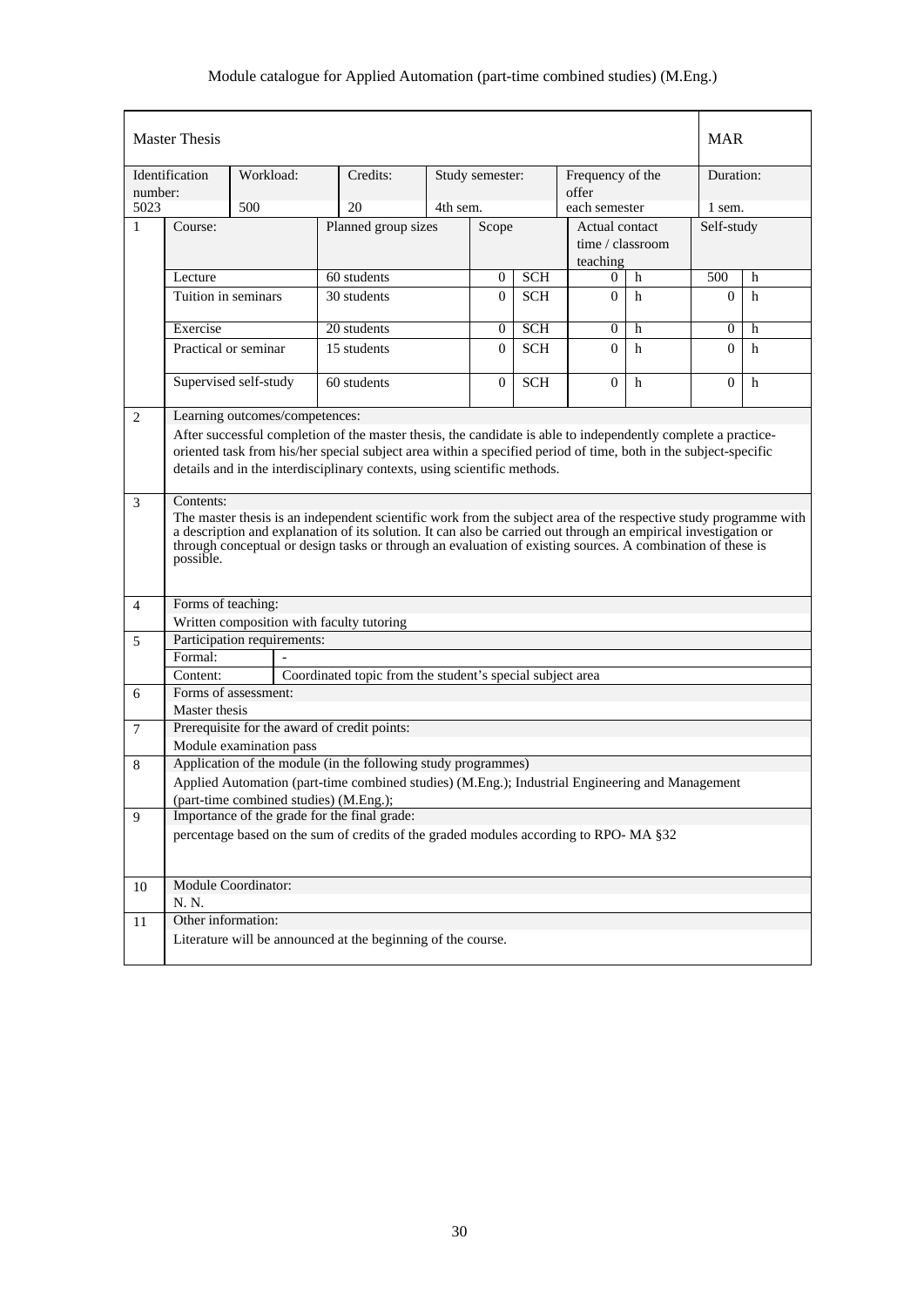|                |                                                                                                                                                                                                                                                                                                                                                                                                                                                                                                                                                                                                                                                                                                                                                                                                                                                                                                                                                                                        |                                | Modelling and Simulation of Dynamic Systems                                                   |                              |                      |            |                                                |   | <b>MDS</b>       |           |  |
|----------------|----------------------------------------------------------------------------------------------------------------------------------------------------------------------------------------------------------------------------------------------------------------------------------------------------------------------------------------------------------------------------------------------------------------------------------------------------------------------------------------------------------------------------------------------------------------------------------------------------------------------------------------------------------------------------------------------------------------------------------------------------------------------------------------------------------------------------------------------------------------------------------------------------------------------------------------------------------------------------------------|--------------------------------|-----------------------------------------------------------------------------------------------|------------------------------|----------------------|------------|------------------------------------------------|---|------------------|-----------|--|
| number:        | Identification                                                                                                                                                                                                                                                                                                                                                                                                                                                                                                                                                                                                                                                                                                                                                                                                                                                                                                                                                                         | Workload:                      | Credits:                                                                                      |                              | Study semester:      |            | Frequency of the<br>offer                      |   |                  | Duration: |  |
| 5002           |                                                                                                                                                                                                                                                                                                                                                                                                                                                                                                                                                                                                                                                                                                                                                                                                                                                                                                                                                                                        | 150                            | 6                                                                                             |                              | 1st, 2nd or 3rd sem. |            | annual<br>summer semester                      |   | 1 sem.           |           |  |
| $\mathbf{1}$   | Course:                                                                                                                                                                                                                                                                                                                                                                                                                                                                                                                                                                                                                                                                                                                                                                                                                                                                                                                                                                                |                                |                                                                                               | Planned group sizes<br>Scope |                      |            | Actual contact<br>time / classroom<br>teaching |   | Self-study       |           |  |
|                | Lecture                                                                                                                                                                                                                                                                                                                                                                                                                                                                                                                                                                                                                                                                                                                                                                                                                                                                                                                                                                                |                                | 60 students                                                                                   |                              | 2                    | <b>SCH</b> | 0                                              | h | 75               | h         |  |
|                |                                                                                                                                                                                                                                                                                                                                                                                                                                                                                                                                                                                                                                                                                                                                                                                                                                                                                                                                                                                        | Tuition in seminars            | 30 students                                                                                   |                              | $\Omega$             | <b>SCH</b> | $\overline{0}$                                 | h | $\Omega$         | h         |  |
|                | Exercise                                                                                                                                                                                                                                                                                                                                                                                                                                                                                                                                                                                                                                                                                                                                                                                                                                                                                                                                                                               |                                | 20 students                                                                                   |                              | 2                    | <b>SCH</b> | 16                                             | h | 59               | h         |  |
|                |                                                                                                                                                                                                                                                                                                                                                                                                                                                                                                                                                                                                                                                                                                                                                                                                                                                                                                                                                                                        | Practical or seminar           | 15 students                                                                                   |                              | $\overline{0}$       | <b>SCH</b> | $\Omega$                                       | h | $\mathbf{0}$     | h         |  |
|                |                                                                                                                                                                                                                                                                                                                                                                                                                                                                                                                                                                                                                                                                                                                                                                                                                                                                                                                                                                                        | Supervised self-study          | 60 students                                                                                   |                              | $\mathbf{0}$         | <b>SCH</b> | $\overline{0}$                                 | h | $\boldsymbol{0}$ | h         |  |
| $\overline{2}$ |                                                                                                                                                                                                                                                                                                                                                                                                                                                                                                                                                                                                                                                                                                                                                                                                                                                                                                                                                                                        | Learning outcomes/competences: |                                                                                               |                              |                      |            |                                                |   |                  |           |  |
|                | Students can model and analyse linear and simple non-linear systems. They can use block diagram-oriented<br>simulation tools. Students can represent dynamic systems and their properties.<br>They will be able to prepare and interpret simulation results as well as assess numerical problems.                                                                                                                                                                                                                                                                                                                                                                                                                                                                                                                                                                                                                                                                                      |                                |                                                                                               |                              |                      |            |                                                |   |                  |           |  |
| $\mathfrak{Z}$ | Contents:                                                                                                                                                                                                                                                                                                                                                                                                                                                                                                                                                                                                                                                                                                                                                                                                                                                                                                                                                                              |                                |                                                                                               |                              |                      |            |                                                |   |                  |           |  |
|                | Introductory examples from automation technology<br>$\bullet$<br>Basic principles of modelling<br>$\bullet$<br>Model validation<br>$\bullet$<br>Structure of mechatronic systems<br>$\bullet$<br>2. Simulation models<br>Determination of analytical models through theoretical and experimental (identification) modelling<br>Approximation methods in the time domain (determination of characteristic values) and in the<br>$\bullet$<br>frequency domain (continued fraction)<br>3. Simulation of continuous systems<br>Analogue simulation<br>Digital simulation: Discretisation and integration methods<br>$\bullet$<br>Numerical stability, stiff systems<br>$\bullet$<br>Monte Carlo method<br>$\bullet$<br><b>MATLAB</b> examples<br>$\bullet$<br>4. Simulation of discontinuous systems<br>System modelling, basic principles of probability theory<br>Model classes and realisation<br>$\bullet$<br>Replacement problems with uncertain / certain expectations<br>$\bullet$ |                                |                                                                                               |                              |                      |            |                                                |   |                  |           |  |
| $\overline{4}$ | Forms of teaching:                                                                                                                                                                                                                                                                                                                                                                                                                                                                                                                                                                                                                                                                                                                                                                                                                                                                                                                                                                     |                                |                                                                                               |                              |                      |            |                                                |   |                  |           |  |
|                |                                                                                                                                                                                                                                                                                                                                                                                                                                                                                                                                                                                                                                                                                                                                                                                                                                                                                                                                                                                        |                                | Learning units for self-study, classroom events in the form of exercises and practicals       |                              |                      |            |                                                |   |                  |           |  |
| 5              |                                                                                                                                                                                                                                                                                                                                                                                                                                                                                                                                                                                                                                                                                                                                                                                                                                                                                                                                                                                        | Participation requirements:    |                                                                                               |                              |                      |            |                                                |   |                  |           |  |
|                | Formal:                                                                                                                                                                                                                                                                                                                                                                                                                                                                                                                                                                                                                                                                                                                                                                                                                                                                                                                                                                                |                                |                                                                                               |                              |                      |            |                                                |   |                  |           |  |
|                | Content:                                                                                                                                                                                                                                                                                                                                                                                                                                                                                                                                                                                                                                                                                                                                                                                                                                                                                                                                                                               |                                |                                                                                               |                              |                      |            |                                                |   |                  |           |  |
| 6              |                                                                                                                                                                                                                                                                                                                                                                                                                                                                                                                                                                                                                                                                                                                                                                                                                                                                                                                                                                                        | Forms of assessment:           | Written exam or combination exam (term paper with presentation and oral exam)                 |                              |                      |            |                                                |   |                  |           |  |
| 7              |                                                                                                                                                                                                                                                                                                                                                                                                                                                                                                                                                                                                                                                                                                                                                                                                                                                                                                                                                                                        |                                | Prerequisite for the award of credit points:<br>Module examination pass and course assessment |                              |                      |            |                                                |   |                  |           |  |
| 8              |                                                                                                                                                                                                                                                                                                                                                                                                                                                                                                                                                                                                                                                                                                                                                                                                                                                                                                                                                                                        |                                | Application of the module (in the following study programmes)                                 |                              |                      |            |                                                |   |                  |           |  |
|                |                                                                                                                                                                                                                                                                                                                                                                                                                                                                                                                                                                                                                                                                                                                                                                                                                                                                                                                                                                                        |                                | Applied Automation (part-time combined studies) (M.Eng.);                                     |                              |                      |            |                                                |   |                  |           |  |
| 9              |                                                                                                                                                                                                                                                                                                                                                                                                                                                                                                                                                                                                                                                                                                                                                                                                                                                                                                                                                                                        |                                | Importance of the grade for the final grade:                                                  |                              |                      |            |                                                |   |                  |           |  |
|                |                                                                                                                                                                                                                                                                                                                                                                                                                                                                                                                                                                                                                                                                                                                                                                                                                                                                                                                                                                                        |                                | Percentage based on the sum of credits of the graded modules according to RPO-                |                              |                      |            |                                                |   |                  |           |  |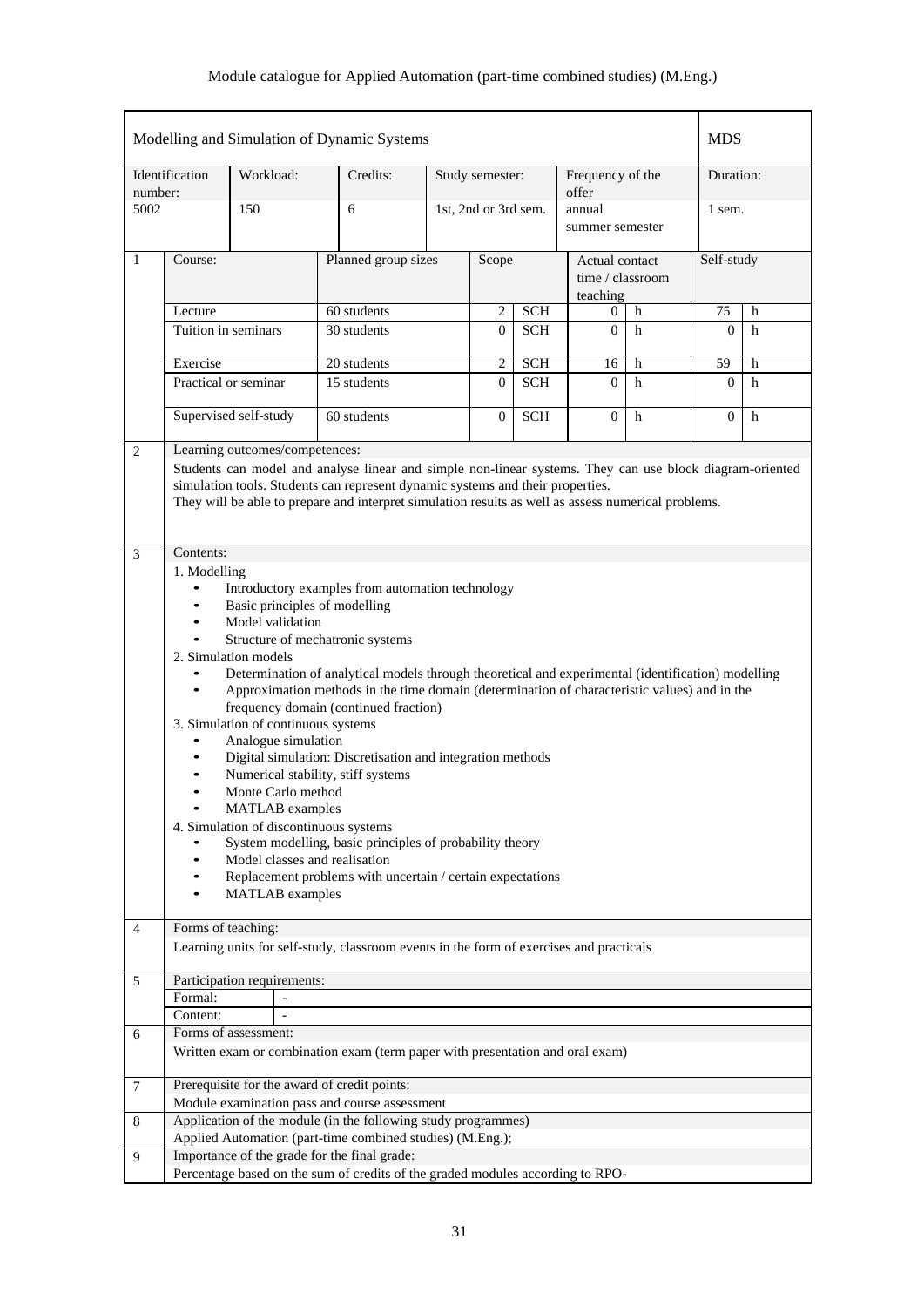|    | MA §32                                                                              |
|----|-------------------------------------------------------------------------------------|
| 10 | Module Coordinator:                                                                 |
|    | Prof. Dr. Michael Leuer                                                             |
|    | Other information:                                                                  |
|    | Required literature (in addition to the textbooks) will be announced each semester. |
|    |                                                                                     |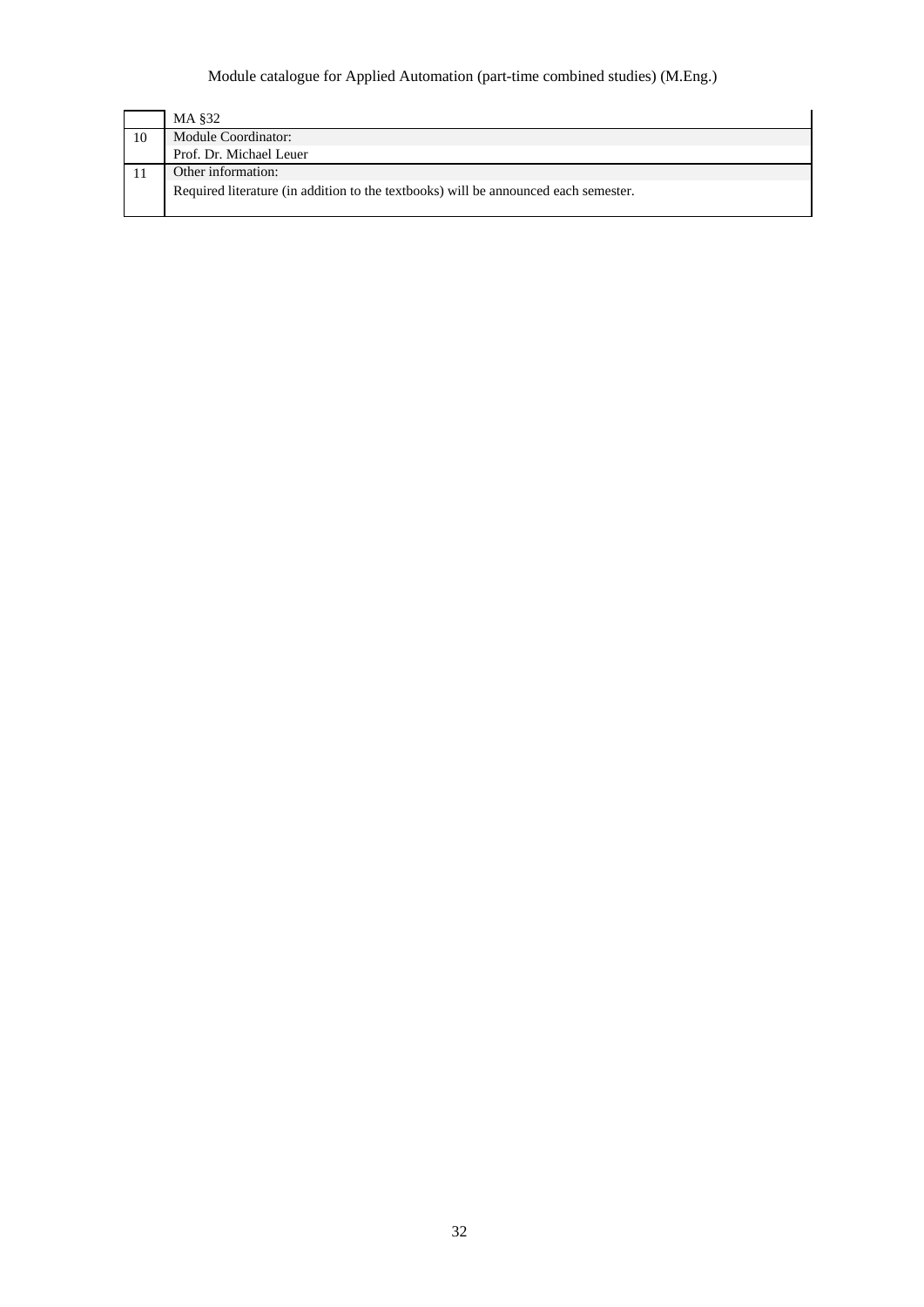|                                           | Technology and Innovation Management                                                                                                                                                                                                                                                                                                                                                                                                                                                                                                                                                                                                                                                                                                                                                                                                                                                                                                                                                                                                                                                                                                                                                                                                                                                                                                                                                                                           |           | <b>INM</b>          |              |                      |              |                                                |                |            |   |
|-------------------------------------------|--------------------------------------------------------------------------------------------------------------------------------------------------------------------------------------------------------------------------------------------------------------------------------------------------------------------------------------------------------------------------------------------------------------------------------------------------------------------------------------------------------------------------------------------------------------------------------------------------------------------------------------------------------------------------------------------------------------------------------------------------------------------------------------------------------------------------------------------------------------------------------------------------------------------------------------------------------------------------------------------------------------------------------------------------------------------------------------------------------------------------------------------------------------------------------------------------------------------------------------------------------------------------------------------------------------------------------------------------------------------------------------------------------------------------------|-----------|---------------------|--------------|----------------------|--------------|------------------------------------------------|----------------|------------|---|
| number:                                   | Identification                                                                                                                                                                                                                                                                                                                                                                                                                                                                                                                                                                                                                                                                                                                                                                                                                                                                                                                                                                                                                                                                                                                                                                                                                                                                                                                                                                                                                 | Workload: | Credits:            |              | Study semester:      |              | Frequency of the<br>offer                      |                | Duration:  |   |
| 5004                                      |                                                                                                                                                                                                                                                                                                                                                                                                                                                                                                                                                                                                                                                                                                                                                                                                                                                                                                                                                                                                                                                                                                                                                                                                                                                                                                                                                                                                                                | 150       | 6                   |              | 1st, 2nd or 3rd sem. |              | each semester                                  |                | 1 sem.     |   |
| $\mathbf{1}$                              | Course:                                                                                                                                                                                                                                                                                                                                                                                                                                                                                                                                                                                                                                                                                                                                                                                                                                                                                                                                                                                                                                                                                                                                                                                                                                                                                                                                                                                                                        |           | Planned group sizes |              | Scope                |              | Actual contact<br>time / classroom<br>teaching |                | Self-study |   |
|                                           | Lecture                                                                                                                                                                                                                                                                                                                                                                                                                                                                                                                                                                                                                                                                                                                                                                                                                                                                                                                                                                                                                                                                                                                                                                                                                                                                                                                                                                                                                        |           | 60 students         |              | $\overline{c}$       | <b>SCH</b>   | 0                                              | h              | 75         | h |
|                                           | Tuition in seminars                                                                                                                                                                                                                                                                                                                                                                                                                                                                                                                                                                                                                                                                                                                                                                                                                                                                                                                                                                                                                                                                                                                                                                                                                                                                                                                                                                                                            |           | 30 students         |              |                      | <b>SCH</b>   | $\theta$                                       | h              | $\theta$   | h |
|                                           | Exercise                                                                                                                                                                                                                                                                                                                                                                                                                                                                                                                                                                                                                                                                                                                                                                                                                                                                                                                                                                                                                                                                                                                                                                                                                                                                                                                                                                                                                       |           | 20 students         |              |                      | <b>SCH</b>   | 16                                             | h              | 59         | h |
|                                           | Practical or seminar<br>15 students                                                                                                                                                                                                                                                                                                                                                                                                                                                                                                                                                                                                                                                                                                                                                                                                                                                                                                                                                                                                                                                                                                                                                                                                                                                                                                                                                                                            |           |                     | $\mathbf{0}$ | <b>SCH</b>           | $\theta$     | h                                              | $\overline{0}$ | h          |   |
|                                           | Supervised self-study<br>60 students                                                                                                                                                                                                                                                                                                                                                                                                                                                                                                                                                                                                                                                                                                                                                                                                                                                                                                                                                                                                                                                                                                                                                                                                                                                                                                                                                                                           |           |                     | $\mathbf{0}$ | <b>SCH</b>           | $\mathbf{0}$ | h                                              | $\overline{0}$ | h          |   |
| $\overline{2}$<br>$\overline{\mathbf{3}}$ | Learning outcomes/competences:<br>Upon completion of the course, students will be able to<br>develop innovations with the help of known methods of technology and innovation management and<br>to implement them in relation to the application.<br>present the process from strategic orientation, through the generation of innovations, to the selection<br>$\bullet$<br>of suitable projects and finally to their implementation in products, processes or services, as well as<br>to classify them in the corporate structures and processes.<br>recognise the different requirements of companies for innovations and technologies in the different<br>$\bullet$<br>countries and to take them into account in the execution.<br>transfer their acquired understanding of innovation management in processes of multi-national<br>$\bullet$<br>corporations and internationally operating medium-sized companies.<br>assess the differences and interdependencies between technology development, management and<br>$\bullet$<br>marketing and to define the prerequisites for the internal organisational design of change processes.                                                                                                                                                                                                                                                                                   |           |                     |              |                      |              |                                                |                |            |   |
|                                           | Contents:<br>Basics of the subject area (innovation and technology concepts, idea generation and evaluation, conditions<br>for innovations, technology life cycles, etc.)<br>Instruments of strategic and operational innovation management (technology matrix, technology portfolio,<br>merging market and technology portfolio, etc.)<br>Carrying out market-oriented technology analyses and developing market- and customer-oriented<br>technology and product strategies<br>Deriving opportunities and risks from the environmental analysis (early technology recognition, technology<br>forecasts, competitor analysis) and identifying the strengths and weaknesses of one's own company (R&D)<br>assessment, resources, technological capability)<br>Influence of technologies on new product development<br>Application of the tools to concrete company examples<br>Contents overview:<br>- Introduction – How do new ideas arise?<br>- Conceptual basics - From technical invention to market-driven innovation<br>- Creating orientation - Defining strategic fields of innovation<br>- Developing ideas - Collecting and generating ideas<br>- Evaluating + selecting ideas - Recognising "big ideas" and avoiding flops<br>- Implementing ideas - Applied change management<br>- Marketing ideas - Innovation is when the market rejoices<br>- Creating framework conditions - Balancing innovation and routine |           |                     |              |                      |              |                                                |                |            |   |
| 4                                         | Forms of teaching:                                                                                                                                                                                                                                                                                                                                                                                                                                                                                                                                                                                                                                                                                                                                                                                                                                                                                                                                                                                                                                                                                                                                                                                                                                                                                                                                                                                                             |           |                     |              |                      |              |                                                |                |            |   |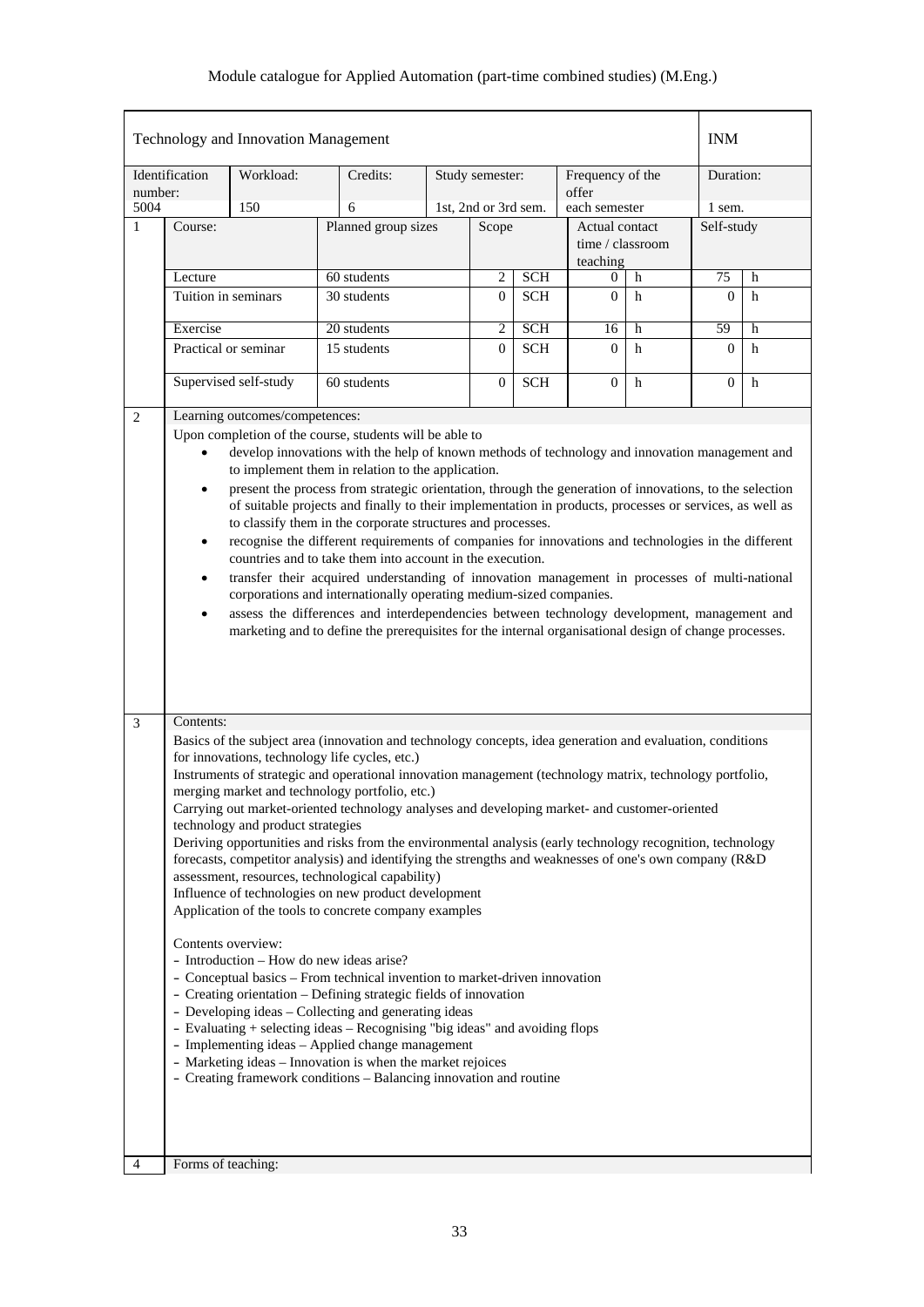|    |                                              | Learning units for self-study, classroom sessions in the form of exercises                             |  |  |  |  |  |  |  |  |
|----|----------------------------------------------|--------------------------------------------------------------------------------------------------------|--|--|--|--|--|--|--|--|
| 5  | Participation requirements:                  |                                                                                                        |  |  |  |  |  |  |  |  |
|    | Formal:                                      |                                                                                                        |  |  |  |  |  |  |  |  |
|    | Content:                                     |                                                                                                        |  |  |  |  |  |  |  |  |
| 6  | Forms of assessment:                         |                                                                                                        |  |  |  |  |  |  |  |  |
|    |                                              | Written or oral examination or presentation with paper                                                 |  |  |  |  |  |  |  |  |
| 7  | Prerequisite for the award of credit points: |                                                                                                        |  |  |  |  |  |  |  |  |
|    | Module examination pass                      |                                                                                                        |  |  |  |  |  |  |  |  |
| 8  |                                              | Application of the module (in the following study programmes)                                          |  |  |  |  |  |  |  |  |
|    |                                              | Applied Automation (part-time combined studies) (M.Eng.); Industrial Engineering and Management (part- |  |  |  |  |  |  |  |  |
|    | time combined studies) (M.Eng.);             |                                                                                                        |  |  |  |  |  |  |  |  |
| 9  |                                              | Importance of the grade for the final grade:                                                           |  |  |  |  |  |  |  |  |
|    |                                              | Percentage based on the sum of credits of the graded modules according to RPO-MA §32                   |  |  |  |  |  |  |  |  |
|    |                                              |                                                                                                        |  |  |  |  |  |  |  |  |
|    |                                              |                                                                                                        |  |  |  |  |  |  |  |  |
| 10 | <b>Module Coordinator:</b>                   |                                                                                                        |  |  |  |  |  |  |  |  |
|    |                                              | Prof. Dr.-Ing. Prof. h.c. Lothar Budde                                                                 |  |  |  |  |  |  |  |  |
| 11 | Other information:                           |                                                                                                        |  |  |  |  |  |  |  |  |
|    |                                              |                                                                                                        |  |  |  |  |  |  |  |  |